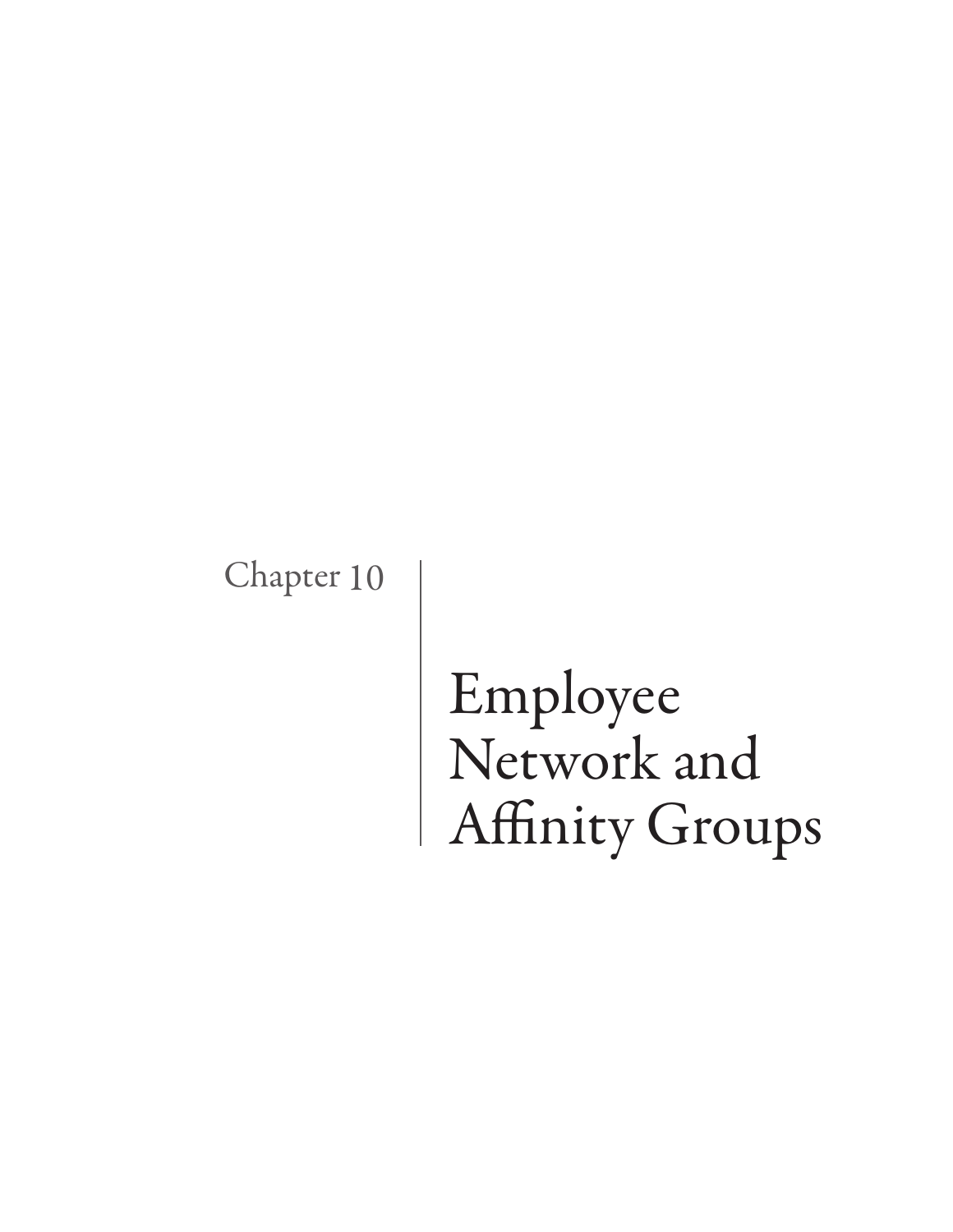In corporate America, a common mission, vision, and purpose in thought and action across<br>all levels of an organization is of the utmost importance to bottom line success; however, all levels of an organization is of the utmost importance to bottom line success; however, so is the celebration, validation, and respect of each individual. Combining these two fundamental areas effectively requires diligence, understanding, and trust from all parties and one way organizations are attempting to bridge the gap is through employee network and affinity groups.

Network and affinity groups began as small, informal, self-started employee groups for people with common interests and issues. Also referred to as employee or business resource groups, among other names, these impactful groups have now evolved into highly valued company mainstays. Today, network and affinity groups exist not only to benefit their own group members; but rather, they strategically work both inwardly and outwardly to edify group members as well as their companies as a whole.

Today there is a strong need to portray value throughout all workplace initiatives. Employee network groups are no exception. To gain access to corporate funding, benefits and positive impact on return on investment needs to be demonstrated. As network membership levels continue to grow and the need for funding increases, network leaders will seek ways to quantify value and return on investment.

In its ideal state, network groups should support the company's efforts to attract and retain the best talent, promote leadership and development at all ranks, build an internal support system for workers within the company, and encourage diversity and inclusion among employees at all levels.

In this chapter, we will explore the following questions:

- What are the benefits of employee network and affinity groups to the company? To the employee?
- How do employee network and affinity groups impact recruitment, retention, and leadership and product development?
- What are the basics of employee network and affinity group operations, to include mission and vision, charters, funding and resources, programs, and visibility?
- What is the typical infrastructure of employee network and affinity groups?
- How should organizations measure the impact of employee network and affinity groups on the bottom line? What are the challenges? What tools can be used?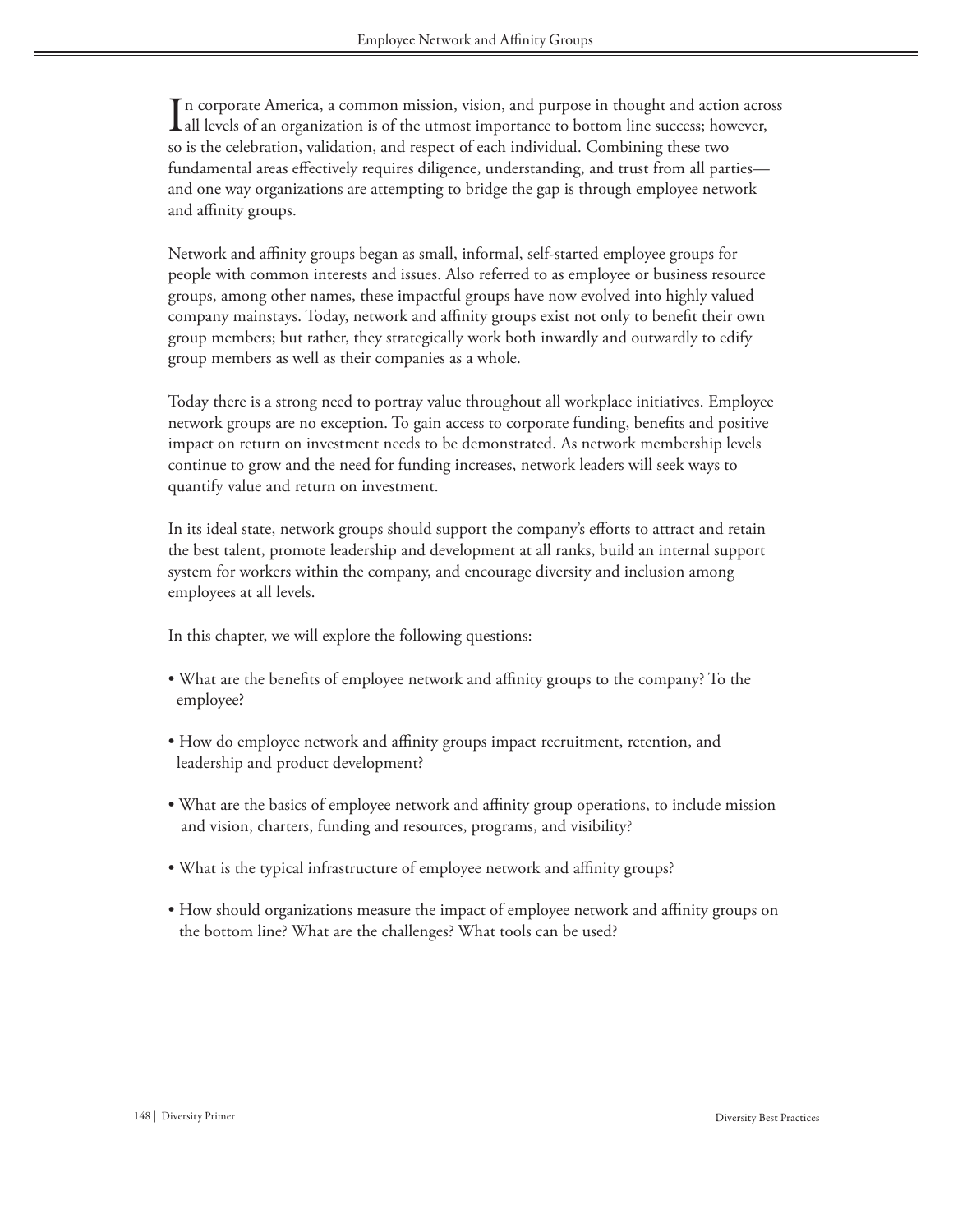### Benefits

Employee networks are a key part of a company's D&I strategy. They are effective tools for championing programs and people, a corporation's greatest asset. Employee networks may be composed of African Americans; Asian Americas; Hispanics; older workers; workers with disabilities; gay, lesbian, bisexual and transgendered people; women; members of religious denominations; global networks; and others. Open to all employees, each network typically has a formal structure with leaders, periodic meetings, and objectives, and often serves as an external advisory group.

In today's corporate quest for diverse talent and multicultural partnerships, employee resource groups are more important than ever in order to create a workforce that mirrors the face of the consumers to accelerate business results. The corporate environment has evolved to not only support network and affinity groups but to promote them. These groups aid in the attraction and retention of new hires. They help send the signal to the world that the organization values inclusivity which leads to innovation.

Leading companies take an active interest in their network and affinity groups. These companies provide speakers and sponsorships, ask networks to assist with recruiting and retention, and even ask them to help build market share. Strong groups have a purpose and a plan. They often give advice and counsel to the company and to the senior diversity and inclusion officer. These groups prosper with adequate budgets and management advice.

Affinity groups contribute to business success through several means: recruitment and retention, product development, creating a positive and supportive work environment and helping to deliver the commitment to diversity and inclusion to name a few. For example, at 3M, affinity groups serve as advisors to the product development division, while AT&T's employee resource groups have helped the company in its recruitment and retention efforts, and some groups have also provided a strong community influence through the adopt-aschool, scholarship, and mentoring programs. Taking the business of ERGs more seriously, Honeywell has its business resource groups sign partnership statements viewing these groups as actual business partners. These groups at Honeywell also help the company to understand business norms within other cultures, such as Asia.

Corporate network groups have a mission to represent the company. They are not only expected to operate like a department at some companies, but are also provided with an annual budget and sometimes an executive sponsor in order to push forward diversity and inclusion strategies. These groups provide the benefits of recruiting, mentoring and business growth. Most are involved in professional member development activities, business partnerships and community relations to help garner company recognition and support. They lead other employees toward better cultural understanding.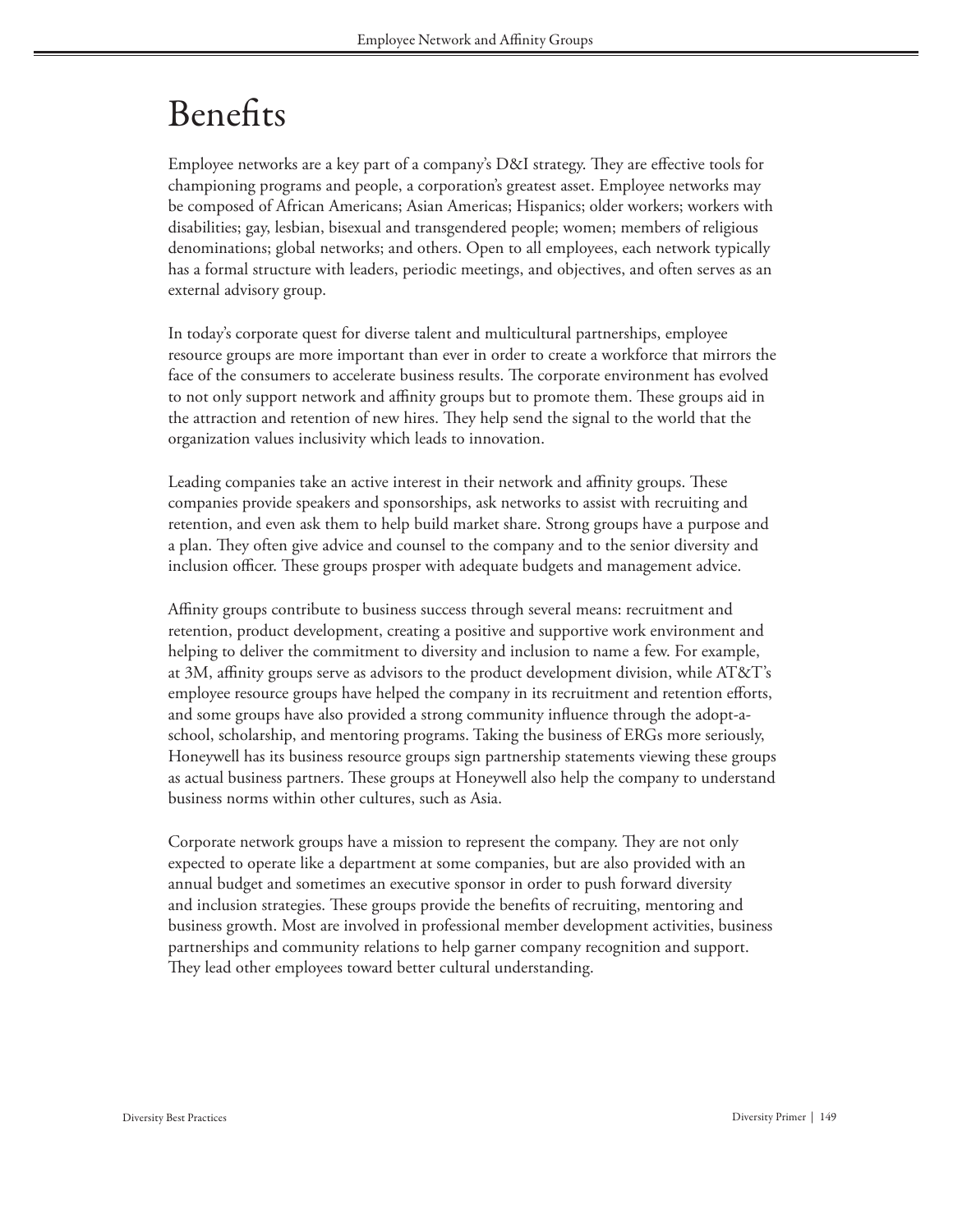Employee networks have several distinct benefits for the company, including:

- • **Establish/Revamp the Corporate Diversity Vision** Network groups can provide valuable viewpoints on corporate D&I policies and initiatives. They are often better able to locate areas in need of improvement and may suggest areas in need of policy or attention.
- • **Aid in the Recruitment of Minority Employees** Corporate network groups can aid the corporation throughout this area by suggesting focuses of process improvements in areas such as recruitment, development, and retention of the minority workforce.
- • **Connect with an Extended or New Consumer Base** Employee resource groups often have the means and enthusiasm to assist the corporation with sales goals and brand awareness. Specialized network groups are often excellent forums for idea generation and serve as wonderful sounding boards for targeted campaigns.

#### Recruitment, Retention, and Leadership Development

Employee resource groups aid in recruitment by helping companies gain perspectives on techniques that appeal to target populations. Merrill Lynch, for example, has demonstrated this practice with the company's Native American Professional Network. This group reaches out to students through programs and recruiting events throughout the United States.

However, diversity and inclusion is not just about getting people in the door, but about moving people up the corporate ladder—both at headquarters and throughout operating divisions. Employee resource groups can help to increase the percentage of women and minorities throughout the corporation. Membership helps create an inclusive environment and foster retention.

Ford has utilized its employee groups to help retain top talent. Ford's Parenting Network, for instance, has provided input on work/life balance and contributed to the now adapted work/ life policies, such as adoption assistance, lactation policies, and other support.

In terms of professional development, it is important for minorities to see their peers in similar positions. YMCA, for example, maintains not only affinity groups, but also leadership networks. These groups have a similar focus, but concentrate on opportunities for development as individuals or as a group. These groups participate in career development, personal development, networking, training opportunities, and mentoring. YMCA maintains five affinity groups including the Hispanic/Latino Leadership Network and Affinity Group, African American Leadership Network and Executive Forum, Asian American Leadership Network and Affinity Group, Gay, Lesbian, Bisexual, Transgendered Leadership Network and Affinity Group, and the Women's Leadership Network and Affinity Group.

Additionally, YMCA's African American Leadership Network and Executive Forum strives to increase leadership development of African Americans through career development, personal development, networking, training opportunities, and mentoring. This group helps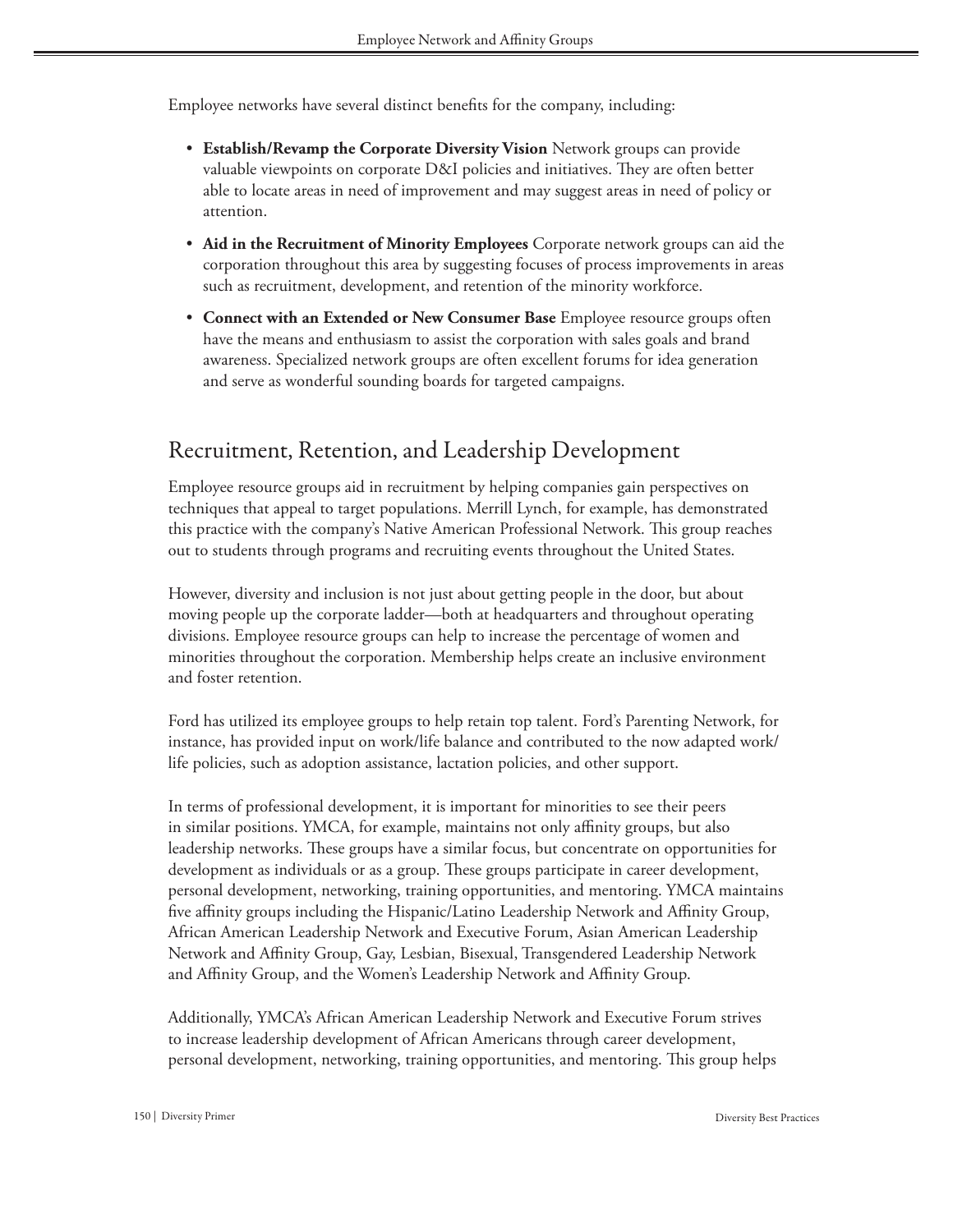the YMCA recruit and retain top talent, provide employee training, and create mentoring opportunities.

#### Product Development

Employee resource groups are vital for targeting the sectors they represent through marketing, employee support, and product testing. Executives can call on groups for feedback on marketing campaigns and product development. These groups can therefore contribute to business objectives. For example, PepsiCo developed guacamole-flavored Doritos and soft drinks aimed at black consumers through contributing affinity groups, adding 1 percent to the corporate bottom line.

Ford also added to its bottom line through its Interfaith Network, which reached out to different churches to encourage purchases with discounts from friends and families of the employees, known as the Friends and Neighbors Program. This group brought more than \$260 million in sales through this program. Another Ford initiative that generated product testing came through the Professional Women's Network. The company asked this group to test the seat height in their cars for women.

Marketing campaigns can by surveyed by employee resource groups to gauge the level of effectiveness. The Realize campaign of Verizon Communications/Wireless, launched in 2005, featured real customers pursuing their entrepreneurial dreams with the help of Verizon's broadband services. This campaign was created with the assistance of an employee resource groups for black employees, called the Consortium of Information and Telecommunications Executives (CITE). The Realize campaign generated three times the original sales goals in one year and expanded target cities. Verizon's decision to include its employees in this campaign shows the direct result of product development by employee resource groups.

# Operations

In their ideal state, network groups should support the company's efforts to attract and retain the best talent, promote leadership and development at all ranks, build an internal support system for workers within the company, and encourage diversity and inclusion among employees at all levels. Moreover, networks should support career development and mentoring for its members, help each individual build upon their own personal network for success, and act as a guiding force in helping the corporation achieve work/life effectiveness.

Best Practices for Employee Network Groups:

• **Commitment and Direction** Offer a strong message of commitment from CEO/ Executive Leadership Team that is clear, consistent and communicated throughout the organization; clear appreciation for affinity group business case; direct CEO and senior leader involvement.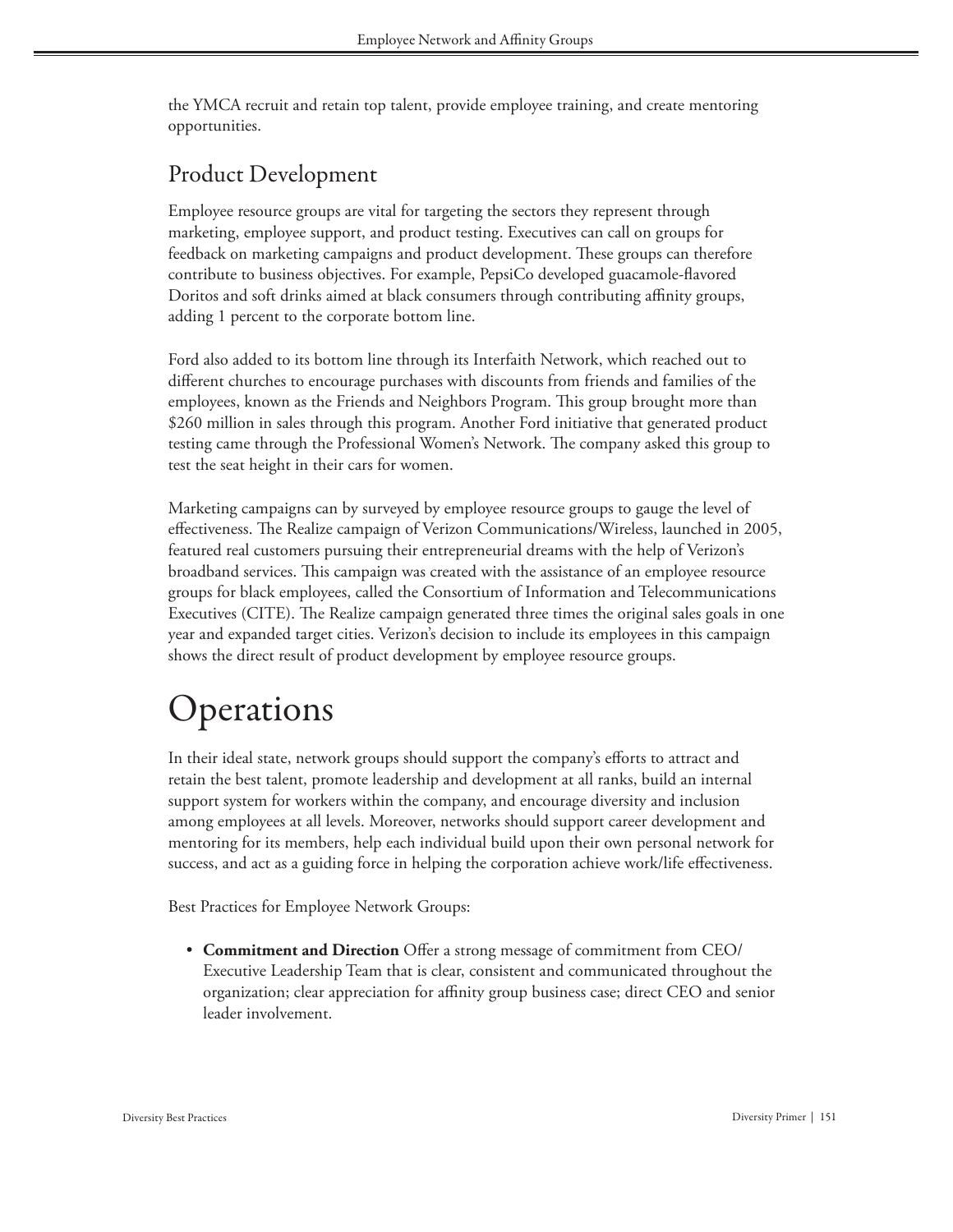- • **Authorized Groups** Reflect key employee constituencies and extending beyond race, gender, and sexual orientation to ability, faith, professional interests, and lifestyles; in addition to market segments, some drive eligibility off of Title VII classes.
- • **Role of Affinity Group** Act as a "voice" for identity group; actively attract, develop, and retain talent; develop new business opportunities; promote the Brand; community outreach.
- • **Integration** Play an integral role in the Diversity strategy; have "formal" linkages across corporate entities and functions to leverage affinity group as resource; help build leadership pipeline; have active partnership with business units.
- • **Business Connection** Actively engage in driving business goals: talent recruitment/ retention; employee engagement, personal/professional development; emerging marketing; and being the "face" of the company in the community.
- • **Organization** Offer corporate affinity groups with chapters by identity groups, across geography (regional, global), in some isolated cases aligned with business segments; affinity groups well connected with each other and the organization.
- • **Governance** Offer corporate standards with guidelines, bylaws and operating agreements; formal leadership selection (a combination of elections and "hand-picked" recommendations).
- • **Affinity Group Leadership** Well trained in leadership and diversity and focused on results, executives across identity groups should be active, and strong and support relationships with advisors as well as share best practices and create an active connection to leadership development.
- • **Executive Advisors** Members of the senior leadership team should act as champions, assume a very active role and be accountable for affinity group progress/success. They should also receive an orientation to their role and the affinity group.
- **Funding** Provide annual funding tied to approval of affinity group's business plan and past performance; generally see the return on investment value.
- **Resources** Assign a dedicated resource in the Diversity Office. Provide some level of access to corporate functions, resources and facilities; corporate and diversity website highlights affinity groups, their awards and contributions.
- • **Accountability** Offer continuous oversight by the Diversity Office and advisors; require annual business plan aligned with business and workforce contributions; use associated metrics/ measurements.

Strong groups have a purpose and a plan. They often give advice and counsel to the company and to the senior diversity officer. These groups prosper with adequate budgets and management advice. Most network groups are involved in professional member development activities, business partnerships and community relations. They lead other employees toward better cultural understanding.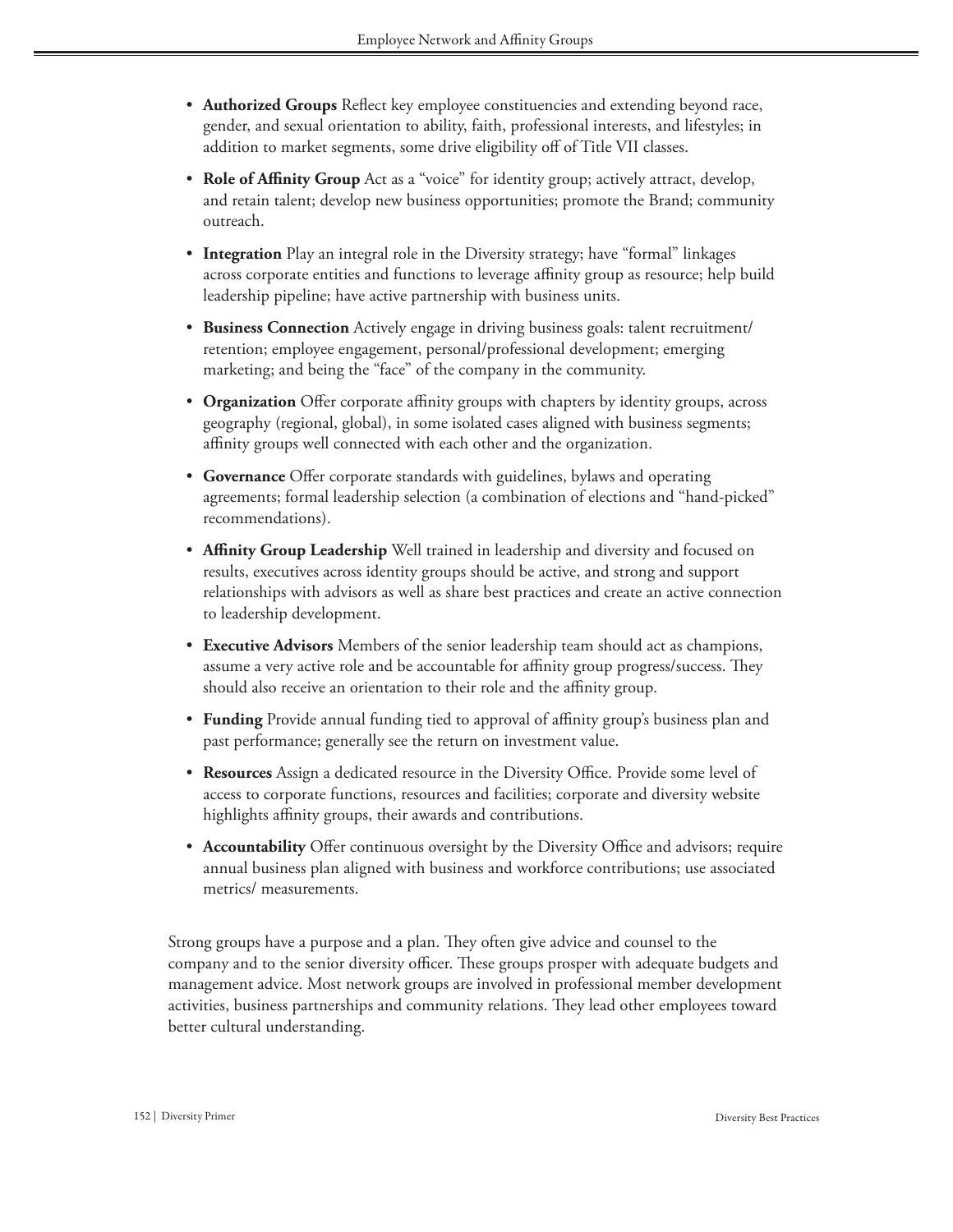A company should agree to standardize guidelines for all network groups in order to present baseline requirements in the application process and approval. Consistency must be established. Recognize that employees must lead this effort and form their own groups based on guidelines and company support.

#### Funding and Resources

Addressing budget parameters for employee networks requires formal guidelines that should be instilled as clearly articulated company policy. Business plans should be presented by these groups to help direct appropriate funds. Specific, goal-oriented agendas should be set with a funding plan. Investment should be shared in time and expense: business-related and public-relations activities sponsored by the company; volunteer efforts shared; social events sponsored by the membership.

Many network groups are financially supported by their corporations. Although employee network budgets appear quite limited, they often partner with operational departments, thus expanding their budgetary resources. The human resources department often assists with training and recruiting resources, while the marketing, community relations, and public relations departments are targets for marketing and related activities.

In starting an employee resource group, funding must be a priority. Getting the backing of an executive sponsor will help get you get the resources needed to start. Ideally, you should choose a senior executive that reports directly to the CEO who can relay the requests.

Out & Equal surveyed ERG members from a vast array of industries and professions across the country. Seventy percent of the groups polled were larger than 50 members, and 83 percent were located in multiple sites nationally and internationally. In light of this, budgets were highly recognized, with eighty-four percent reporting having one, with the majority of the funding coming directly from the HR/Diversity Department. The annual average for employee resource groups ranged between \$10,000 and \$20,000, but the largest range was from in the hundreds to the high hundreds of thousands. Considering groups studied were within large companies, budgets highly depended on programs and business development participation they had.

In addition to funding, corporations often provide many other resources to their employee resource groups. In addition to needed financial support, they provide human resources to guide, support, and educate the network.

#### Developing a Charter

To formally initiate the development process, the employee group should seek the support of influential individuals throughout the organization. During this stage, it is important that the group develops a charter and mission statement depicting its primary goals. Committees typically begin to form, followed by elected officers.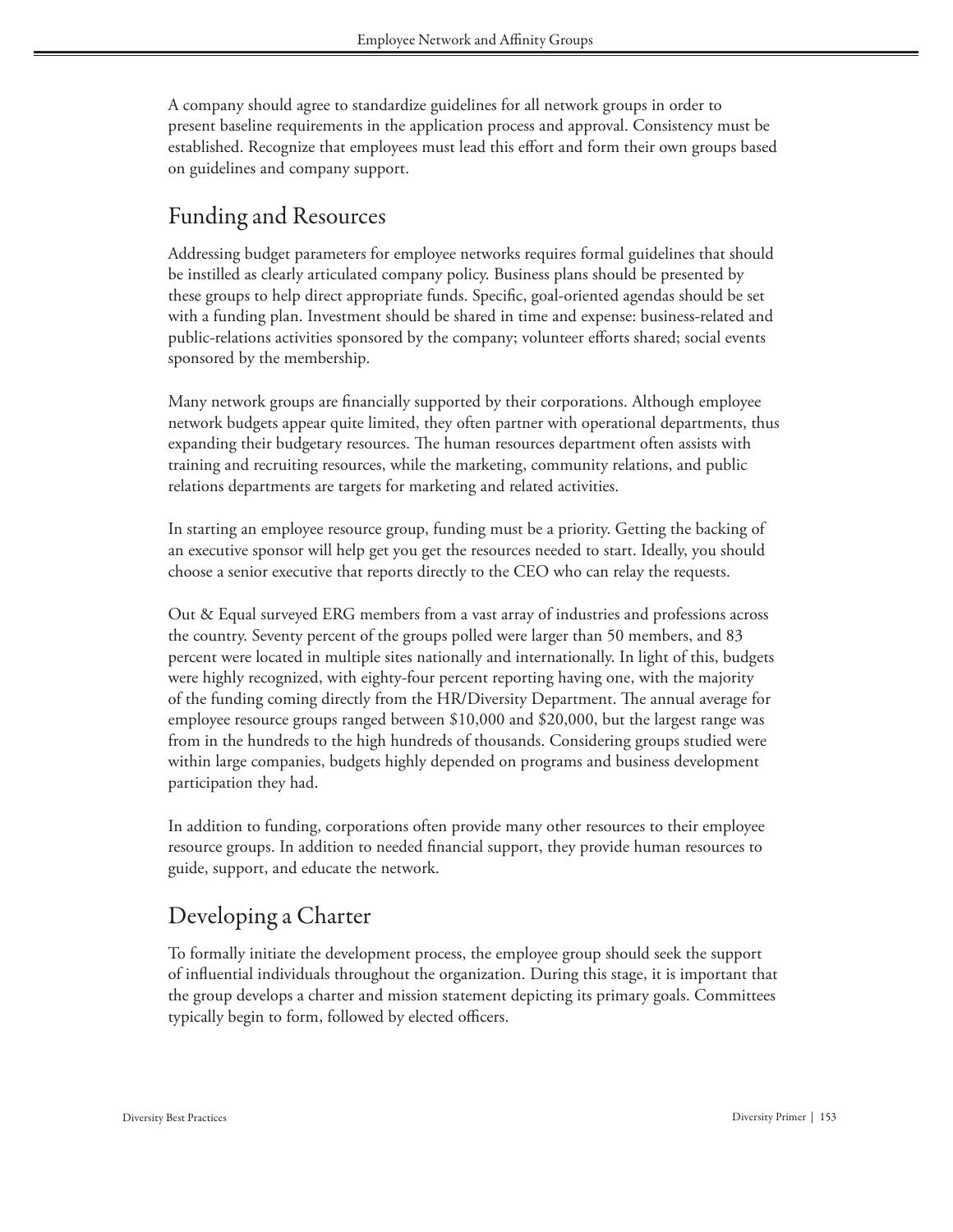Affinity groups should maintain a charter to outline not only the purpose of the group, but also the regulations and functional responsibilities of its members within the organization. The charter should outline the activities the group will participate in, such as create an inclusive environment, representing a shared voice, promoting a respectful workplace environment and promoting diversity initiatives.

Membership should be voluntary and open to any regularly scheduled full- or part-time employee. This section of the charter should also outline what membership provides employees, the roles and responsibilities of members, and leadership, and needs for budget considerations. An application process for groups and members should be outlined before taking on these initiatives.

#### Mission and Vision

One of the first demonstrated actions of any network and affinity group is mission development, or identity definition. There are clear steps towards developing an effective, clear, attainable mission. Begin with defining your story, both the company's and the group's. That story should create a sense of urgency and consist of the history of your constituency at the company. Positive stories—like executive representation and involvement, employee impact, community involvement, and targeted marketing—generate pride. Negative stories—like a lack of representation at the executive level, community missteps, negative reputation, or difficulty recruiting and/or retaining employees—highlight the need for change.

After defining the group's story, begin to define and analyze the business. Ask questions like:

- Who is the company trying to reach? Market to? Employ? Retain?
- Where do group members think the missed opportunities are?
- Given these market and business realities, how can we engage as problem-solvers and resources?
- What could we provide that is critical to the business? Short-term? Long-term? What unique, transformational role can we play?

Once these questions have answers, turn the focus inward. Evaluate the strengths, weaknesses, opportunities, and threats to the group's success. Brainstorm stakeholders and possible activities. Finally, determine a vision and mission statement with all of the above in mind.

#### *Examples of Purpose Statements:*

• "The Latino Resource Group helps improve the company's marketing efforts aimed at the fast-growing Latino population in the US, aids recruitment and retention of Latinos, promotes cultural awareness, and provides opportunities for personal and career development."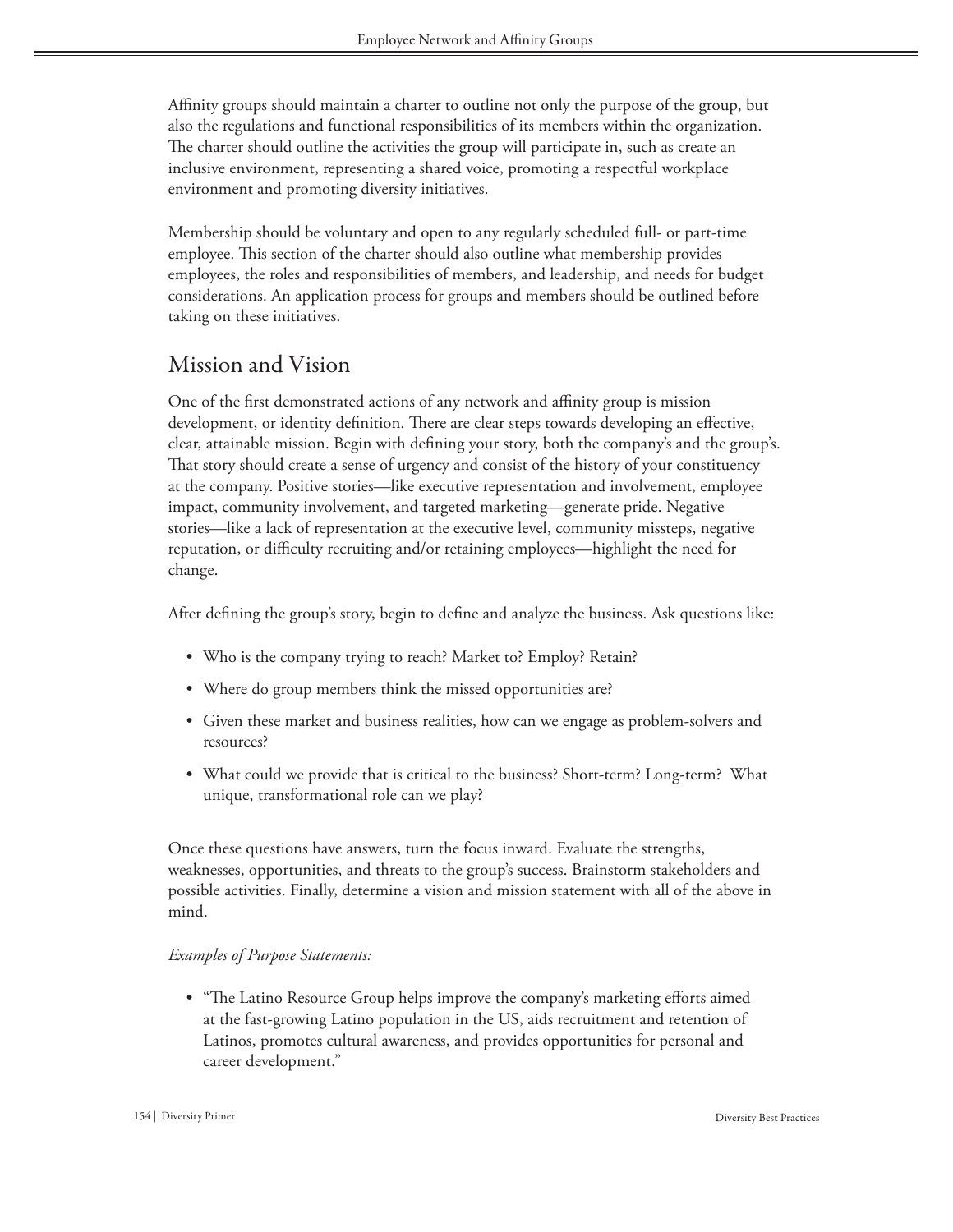- "The Women's Leadership Network seeks to make a difference for the company by researching and recommending solutions to issues affecting women; raising the visibility of women; providing opportunities for women to develop leadership skills and broaden their network; and reaching out to women, students and teens in our community."
- "People Like Us (PLUS) serves as a network and a resource for gay, lesbian, bisexual and transgender (GLBT) employees, fosters general awareness of the comGLBT employees and their contributions, and serves as an advisor to Human Resources and Management."
- "To provide information on the needs of the disabled for internal and external customers, and supporting mobility motoring in the United States and Europe to create the vehicle of choice for customers with disabilities."
- "Assisting the company in becoming a worldwide leader in promoting religious tolerance, corporate integrity, and human dignity by helping increase and maintain religious diversity; attract, develop and retain talented employees of faith; and be more aware of religious consumers' and investors' needs."

#### Programs

Part of an affinity group's business plan should involve a calendar of activities and programs to be coordinated within a two-year outlook. The affinity groups and the company offer training and education. The curricula vary but the training and education prove essential. Also, the business plan should help determine roles in recruiting, mentoring, new employee engagement and sponsorship, community outreach, and representation of the company.

Social and activist programs are both important to consider. Community activities, such as food drives, tutoring, and charity walks are good programs to keep groups in-tune with the community, as well as reaching out to universities. Within the company, promoting education and developing recruiting strategies are both highly effective. Providing materials, such as writing articles or newsletters or participating in celebrations, help get companywide recognition and involvement.

The activities undertaken by employee network groups may include:

- • Formal and informal training and mentoring
- Employee networking across institutional departments
- Community outreach
- Recruiting
- Assistance on marketing products and services to diversity markets

As part of these programs, one important internal function affinity groups can service is as a forum to articulate otherwise unexpressed barriers or opportunities to the employer. Bringing these faults to attention can lead to participation for the first time in events that promote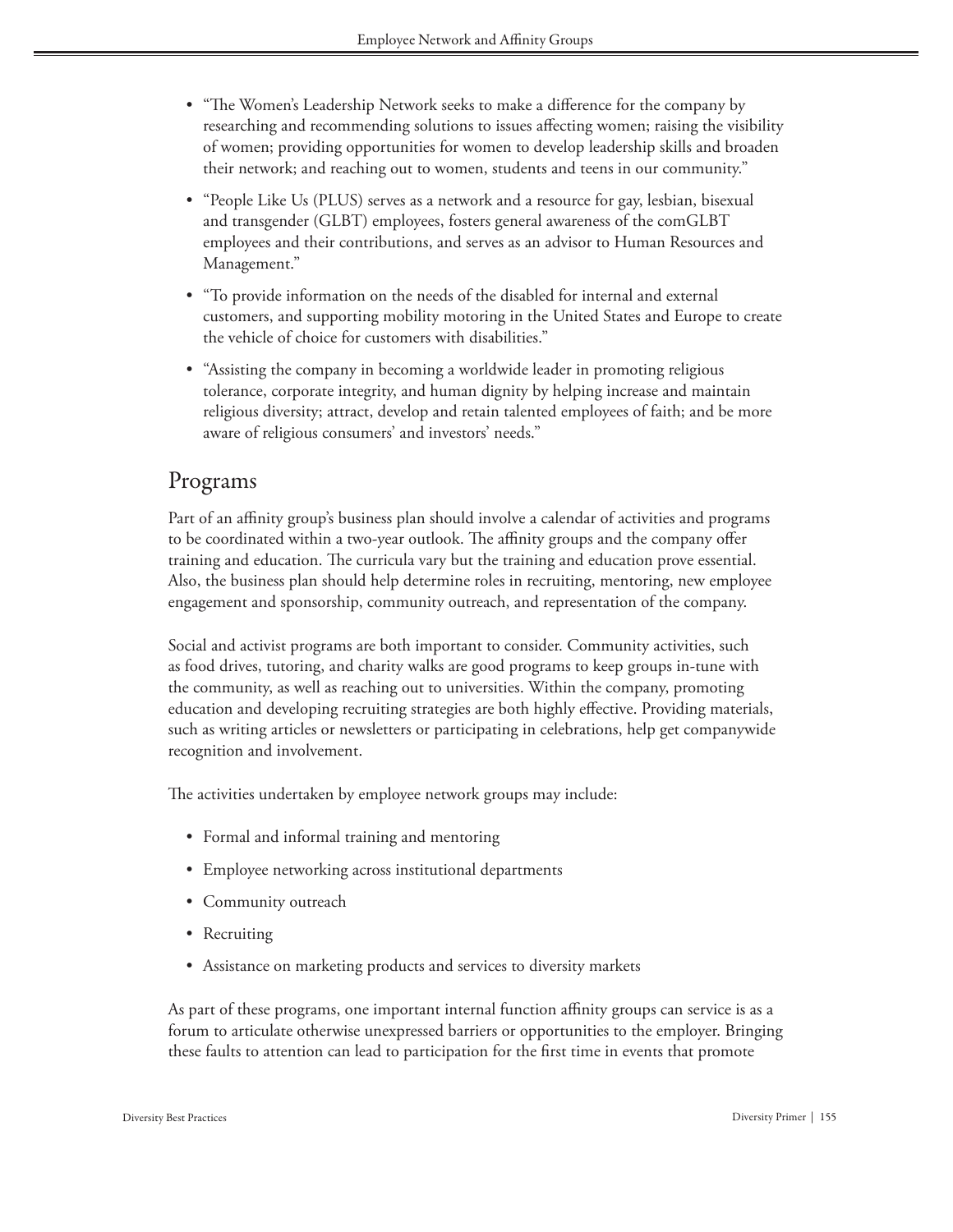these issues. Participating in community events can help extend the company name through outreach and networking. This may also assist in recruiting.

For example, Citigroup Inc. sponsored more than 45 programs in the United States that aligned with heritage months in 2006 designed by employee network groups. They helped spread knowledge about multicultural groups within the company. These network groups also developed Diversity Week, which involves lectures on diversity topics and presentations by various organizations, including the business case for diversity, LGBT issues in the workplace, age awareness, women, individuals with disabilities, and more. More than 1,000 employees participate in the programs offered.

#### Communications and Visibility

Regular employee communications remind employees that there are corporate support networks available. As a way to create visibility and voluntarily share information about major initiatives, concerns, and recommendations with the company and community. It is also important to publish group results and demonstrate support for other affinity group efforts. Become active participants in program initiatives of the business, e.g., new product launches, achieving safety goals.

Corporations typically allow employee network groups to utilize corporate communications resources. Communications through these mediums, however, often must be approved prior to dissemination. Operation of webpages linked to the corporate site typically required approval as well.

Companies employ a variety of communication techniques to stimulate membership retention and growth such as those seen below:

- **• Event Promotion** Ensure employees are aware of special events, conferences, and activities the network sponsors.
- **• Newsletters** Encourage participation in membership drives.
- **• Personal Networks** Communications and relationships of existing members can help stimulate new membership and recognition of the network.
- **• Website** Maintain an up-to-date website provides employees, prospective employees, and other stakeholders with information about the network, its activities, and its agenda.
- **• Branding** Use brand communications to build recognition. This will link the network and the corporation to the network mission and philosophy and increases employee awareness of the existence of the network.
- **Recruitment and retention** Ensure that recruits, new employees, and existing employees receive information about all employee network groups. Send reminders.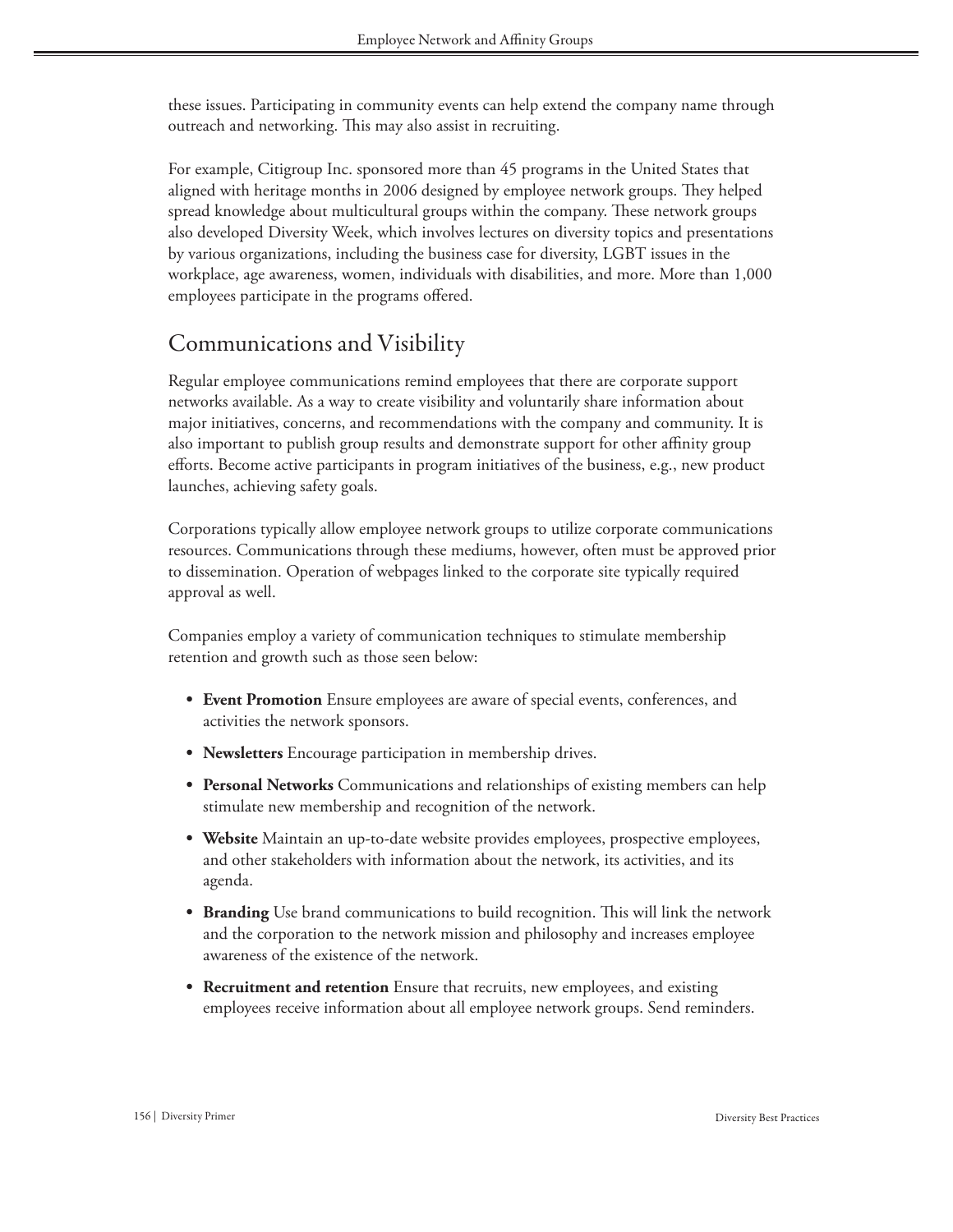# Infrastructure

Most employee networks are self-started and organized. Employee groups usually have a diversity staff leader and a coordinating council that meet and report to the CEO. In bestpractices companies, the group reports at least once every six months, and leading companies take an active interest in their network and affinity groups. These companies provide speakers and sponsorships, ask the networks to assist with recruiting and retention, and even ask them to help build market share.

Employee resource groups are traditionally organized and chartered by employees. The following are typical structural characteristics:

- Employee network groups typically consist of employees who voluntarily join together in support of the corporation's diversity policy, vision, and values.
- Employee networks offer a forum where employees can discuss issues and gain a sense of support and community.
- Employee network groups often act as a corporate business partner, offering diverse perspectives and corporate support.

Leadership should be self-generated and established. The selection of leaders is based on the commitment to the goals and parameters of the network groups and the pertinent group under formation.

Typical structural characteristics:

- Although corporate network groups are typically employee run, they commonly attain high levels of corporate support. Senior business executives at many corporations are accountable for meeting specific diversity objectives. When the CEO is personally involved, executives make a greater commitment to network groups.
- Many employee network groups have members who serve on company diversity councils and strive to routinely keep management informed of happenings.
- Most employee network groups operate with a group of officers and a board of directors comprised of individuals from the group's membership.
- • Co-chair leadership structures are sometimes developed to gain a gender balance.
- Steering committees often meet monthly.
- • Advisory boards are made up of senior management. They typically meet with the employee network groups on a quarterly basis.
- • Alliance companies may choose to adopt the employee network groups of their parent of create their own independent groups.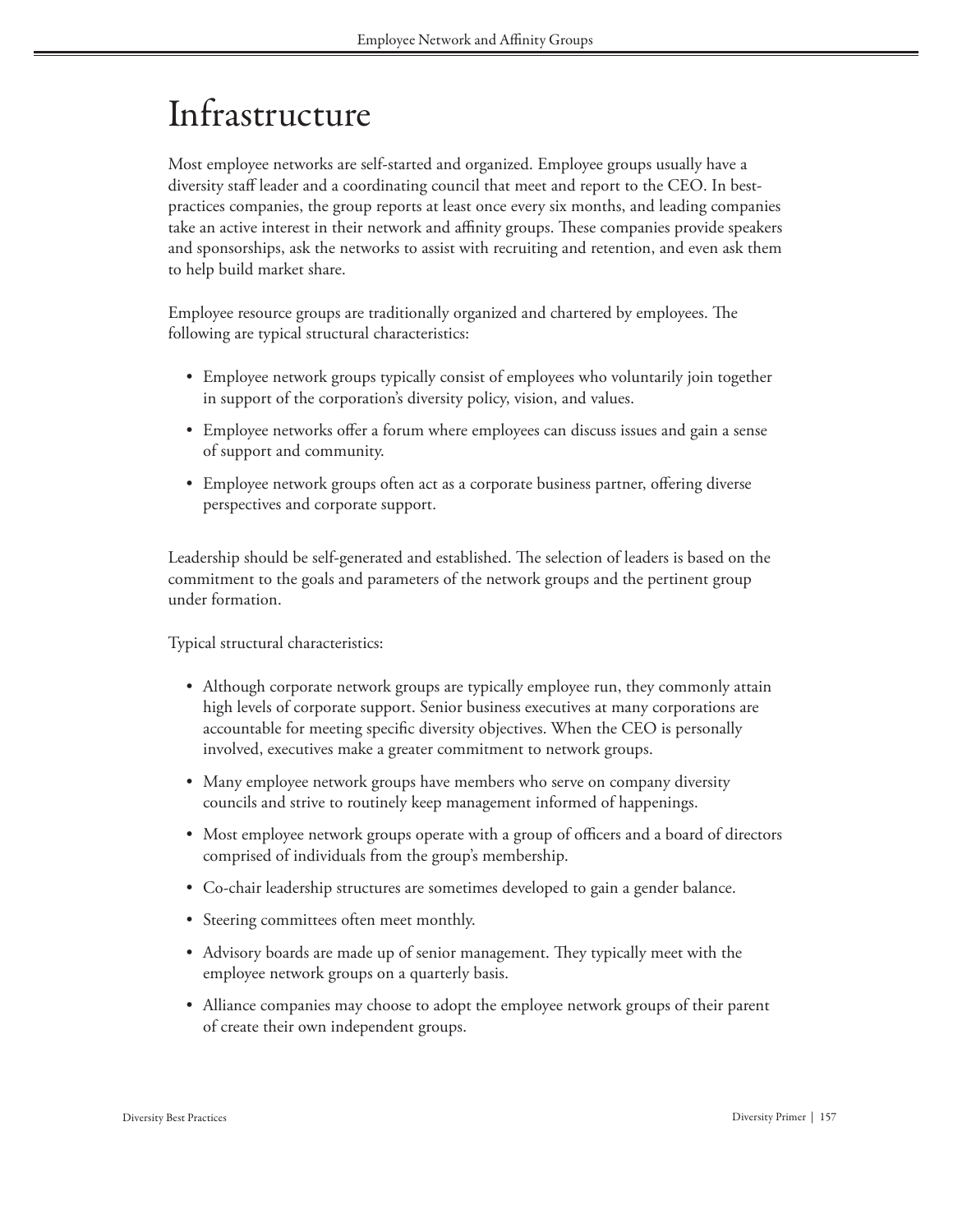#### Executive Sponsors

At most corporations, employee networks are sponsored by a senior executive who is able to guide the group, transmit views to the executive level, and help secure internal political and financial support for the organization. Executive management leaders drive communication of goals and ongoing management development typically through quarterly business meetings. Just as importantly, executive management reaches the management vertically, bringing acknowledgement, cooperation, and attitudinal change.

Larger groups typically an executive champion who may report directly to the CEO, Senior Vice President, Board of Directors, and/or the Diversity Office. These executive sponsors are the direct messengers to senior management. Additionally, employee network groups typically partner with the human resources and diversity departments in order to stay connected with the company happenings as well as other employee resource groups.

# Monitoring and Measuring

Today there is a strong need to portray value throughout all workplace initiatives. Employee network groups are no exception. To gain access to corporate funding, benefits and positive impact on return on investment need to be demonstrated. As network membership levels continue to grow and the need for funding increases, network leaders will seek ways to quantify value and return on investment.

The ultimate goal is to have tools available that efficiently measure the effectiveness of employee network groups in reaching membership and corporate objectives such as diversity recruitment and inclusion, employee satisfaction, corporate reputation, and sales generation.

#### The Difficulty with Measurement

The effects of employee network groups on corporate objectives are sometimes difficult to measure. If companies want to measure the effect on diversity sales, for example, they may utilize measurements based upon sales, incremental revenues, and overall profitability throughout new market segments. Knowledgeable professionals understand, however, that these measurements cannot be directly attributed to the efforts of employee network groups alone. Judgment is oftentimes required, leading to varying levels of subjectivity. Unlike most other business initiatives, evaluating diversity initiatives and quantifying their results have proven to be uniquely challenging.

Why are the effects of employee resource groups hard to measure?

- Endeavors are fragmented across business units, functions, and departments.
- In some companies, these networks are relatively new initiatives.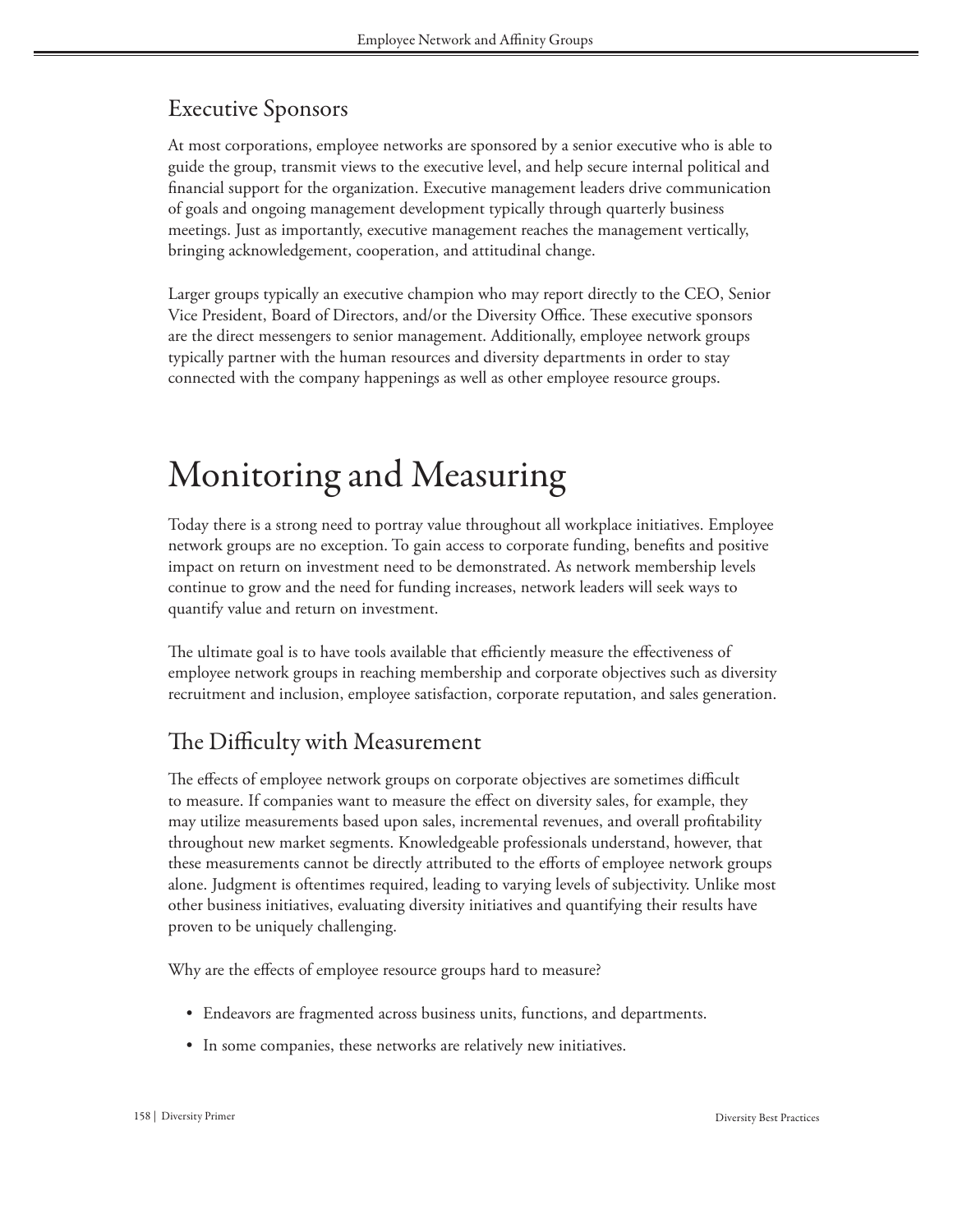- Both tangible and intangible benefits exist.
- Judgment is often required because the results of most of the measure employed cannot be fully attributed to employee network group campaigns alone.

Measurement processes should take these considerations into account to create the most effective and accurate results. Here are some tips on how to conduct employee network group measurement and evaluations:

- • **The key to setting objectives is measurability.** The corporation must establish telling standards by which the success of employee network group efforts can be measured. Without specific goals, there can be no gauge as to the presence of progress.
- • **Measurement techniques vary based upon objectives of the endeavor.** Employee network groups are typically assumed to aid in diversity efforts and strengthen the bond between corporation and employee. These groups are not typically created to sell products. The problem with measurement is that its scope is limited. Oftentimes employee resource groups do not produce instant gratification in the form of monetary reward to the corporation. Results often come after lengthy periods of time. Corporations should ensure that this is taken into account.
- • **Include stakeholders in measurement.** Effective corporate decision-makers include their stakeholders throughout the measurement process. As a best practice, successful corporations understand that stakeholder opinion should be monitored throughout the entire employee network group funding process. Once key stakeholder confidence is established, corporations can proceed with confidence with the knowledge that their investments are worthwhile.
- • **Measurement techniques depend upon corporate objectives.** The value of distinct measurement tools are dependent upon the unique circumstances of each company, including how the company rates specified objectives and aligns results based upon those goals. For example, if the company's primary objective is to increase diversity recruitment and retention, they should engage in measurements that monitor changes in these areas. Conversely, if the organization's primary goal is to drive diversity sales, then they would employee measurement tools that gauge changes in sales transactions throughout the target market area. Regular assessments are imperative.
- • **Regular measurement and assessments will allow both the corporation and the employee network group to measure their respective benefits received.** For example, employees may be most concerned with satisfying career and work/life balance, while corporations desire the benefit of creating motivated employees willing to advance in their careers, learn new skills, and maintain a relationship with the company.

#### Measuring Diversity and Inclusion Initiatives

The most common measurements sought by employee resource groups are their effects upon the overall corporate diversity initiative. The list of functions that follows may be utilized as a guide for organizations as they strive to be best in class.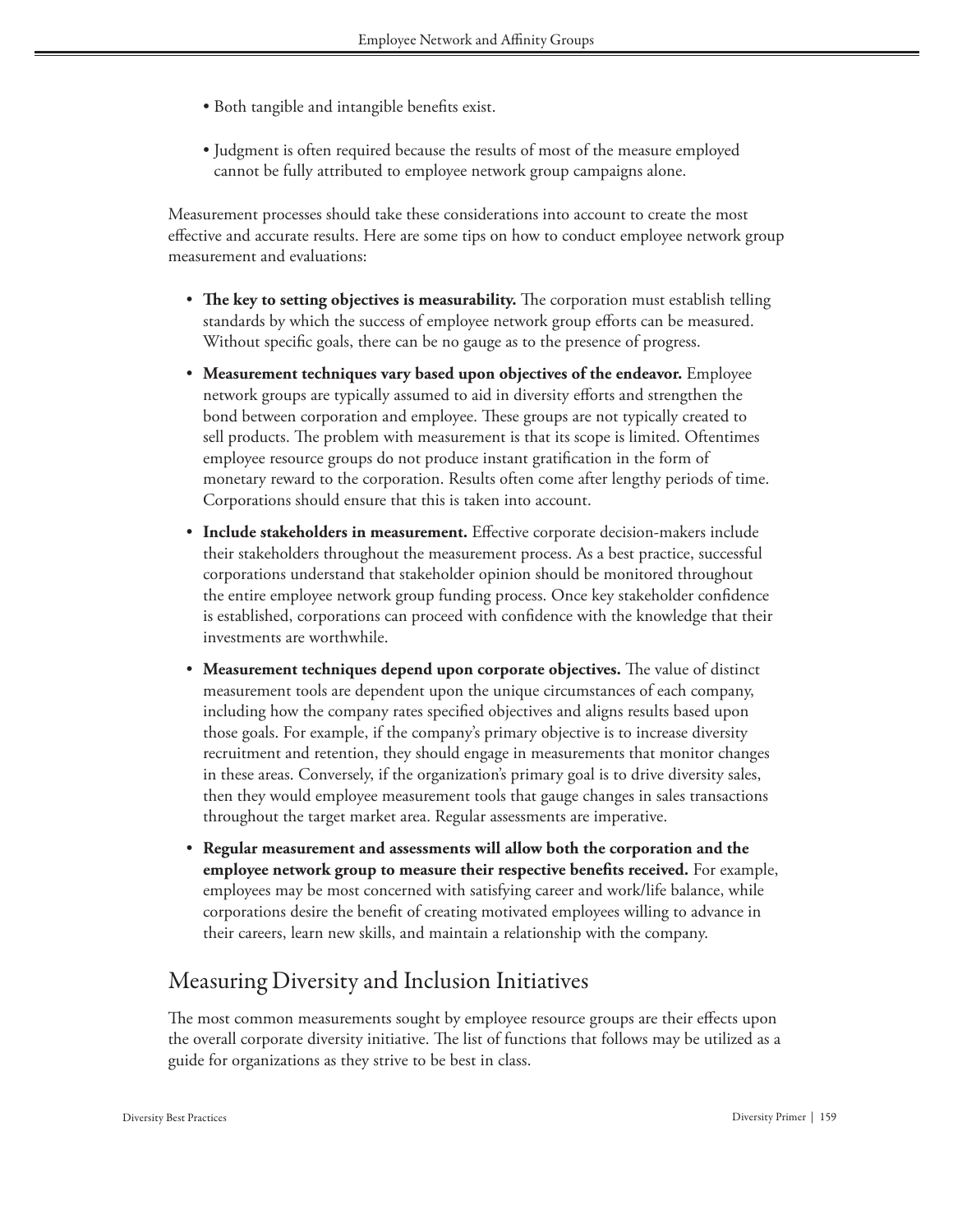The functions of diversity and inclusion include:

- Recruitment and retention
- • Work/life
- Purchasing and supplier diversity communications, media, marketing, and advertising
- • Customer and client relations
- • Community relations
- • Events and sponsorships
- • Third party relationships/strategic alliances
- • Public policy and government relations

As a best practice, affinity groups should establish measurement processes to assess their impact upon these functional diversity areas. These results can then be measured and benchmarked against other corporate network groups.

#### Measurement Tools

The following table provides a sampling of common employee network group objectives and offers examples of measurement barometers for each.

| Objectives                                                                 | <b>Barometer</b>                                                                                                                                                                                                                                                                              |
|----------------------------------------------------------------------------|-----------------------------------------------------------------------------------------------------------------------------------------------------------------------------------------------------------------------------------------------------------------------------------------------|
| Enhance employee morale                                                    | Monitor productivity levels; survey for morale; measure employee participation levels                                                                                                                                                                                                         |
| Diversity recruitment and retention                                        | Measure minority recruitment and retention throughout decided periods; benchmark<br>numbers against past results; survey minority employees for satisfaction levels; monitor<br>retention and reasons for employee resignations; compare statistics for network members<br>versus non-members |
| Employee networking                                                        | Track networking opportunities; survey membership regarding this subject and acquire need<br>for improvements                                                                                                                                                                                 |
| Employee education                                                         | Survey employee following seminars and speaker series to determine their level of learning<br>and satisfaction; monitor the number of educational opportunities provided; benchmark<br>opportunities against other networks both internal and external to the company.                        |
| Enhance minority leadership and<br>representation                          | Monitor leadership positions held by minorities; compare these numbers to past statistics and<br>benchmark against others throughout the industry                                                                                                                                             |
| Diversity sales activation                                                 | Calculate new sales for targeted market; calculate changes in incremental revenues; match<br>sales data against periods without employee resource group support                                                                                                                               |
| Diversity sales retention                                                  | Monitor overall profitability and incremental revenues throughout periods; compare for<br>markets not supported by employee resource groups                                                                                                                                                   |
| Increase awareness about the employee<br>resource group and its objectives | Conduct regular surveys; hold sessions without control groups to assess awareness levels                                                                                                                                                                                                      |
| Target marketing                                                           | Survey attendance and demographics of attendees throughout regular intervals of the event;<br>compare pre- and post-event sales or sales of prior years                                                                                                                                       |
| Enhance/alter corporate image                                              | Conduct surveys throughout multiple periods such as quarterly or biannually to consumers,<br>employees and constituents                                                                                                                                                                       |
| Media mentions                                                             | Calculate media mentions and awards                                                                                                                                                                                                                                                           |
| Message promotion                                                          | Survey awareness levels both internal and external to company                                                                                                                                                                                                                                 |
| Enhance community relations                                                | Measure community benefits; engage community constituents to provide feedback                                                                                                                                                                                                                 |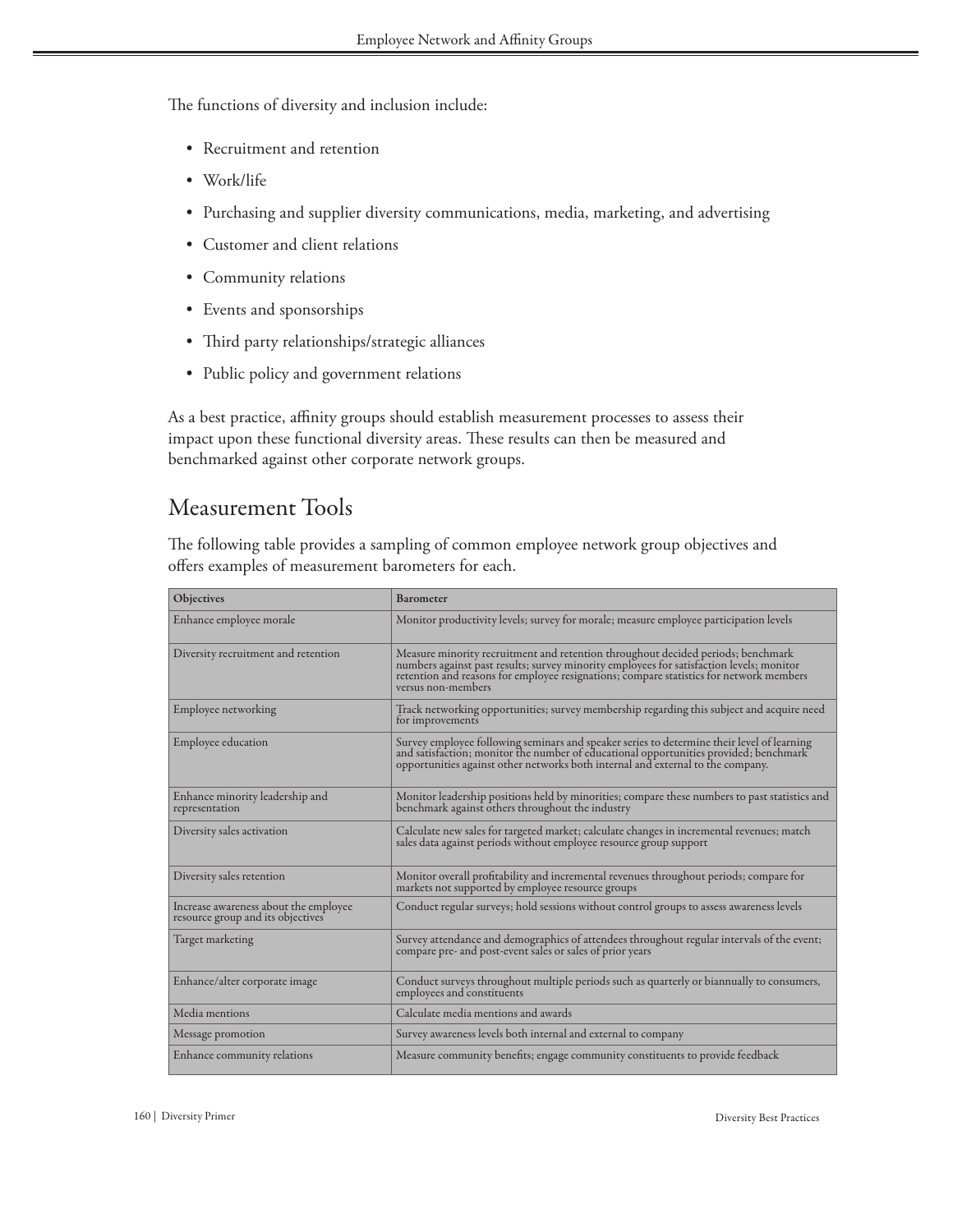# Conclusion

In this chapter, we:

- Investigated the benefits of employee network and affinity groups to the company and employees.
- Considered the impact of employee network and affinity groups on recruitment, retention, and leadership and product development.
- Reviewed the basics of employee network and affinity group operations, to include mission and vision, charters, funding and resources, programs, and visibility.
- Analyzed the typical infrastructure of employee network and affinity groups.
- Examined the benefits, challenges, and tools of measuring the impact of employee network and affinity groups on the bottom line.

Corporations increasingly understand that employee network and affinity groups provide many positive benefits not only to the company and its employees, but also to the community, business partners, shareholders, and other stakeholder groups, as well. Leading companies recognize that these important groups have passed the point of being merely a social function and utilize these groups as business partners for the sectors they represent through marketing, employee support, and product testing.

Executives should develop relationships with these employee resource groups and view them as business partners for not only marketing campaigns and product development, but also for the search for talent. Leveraging affinity groups in this way will increase corporations' bottom lines and help develop a highly successful, inclusive work environment.

*For more on network and affinity groups, visit diversitybestpractices.com for the Network & Affinity Leadership Handbook or to learn more about the annual Network & Affinity Leadership Congress (NALC).*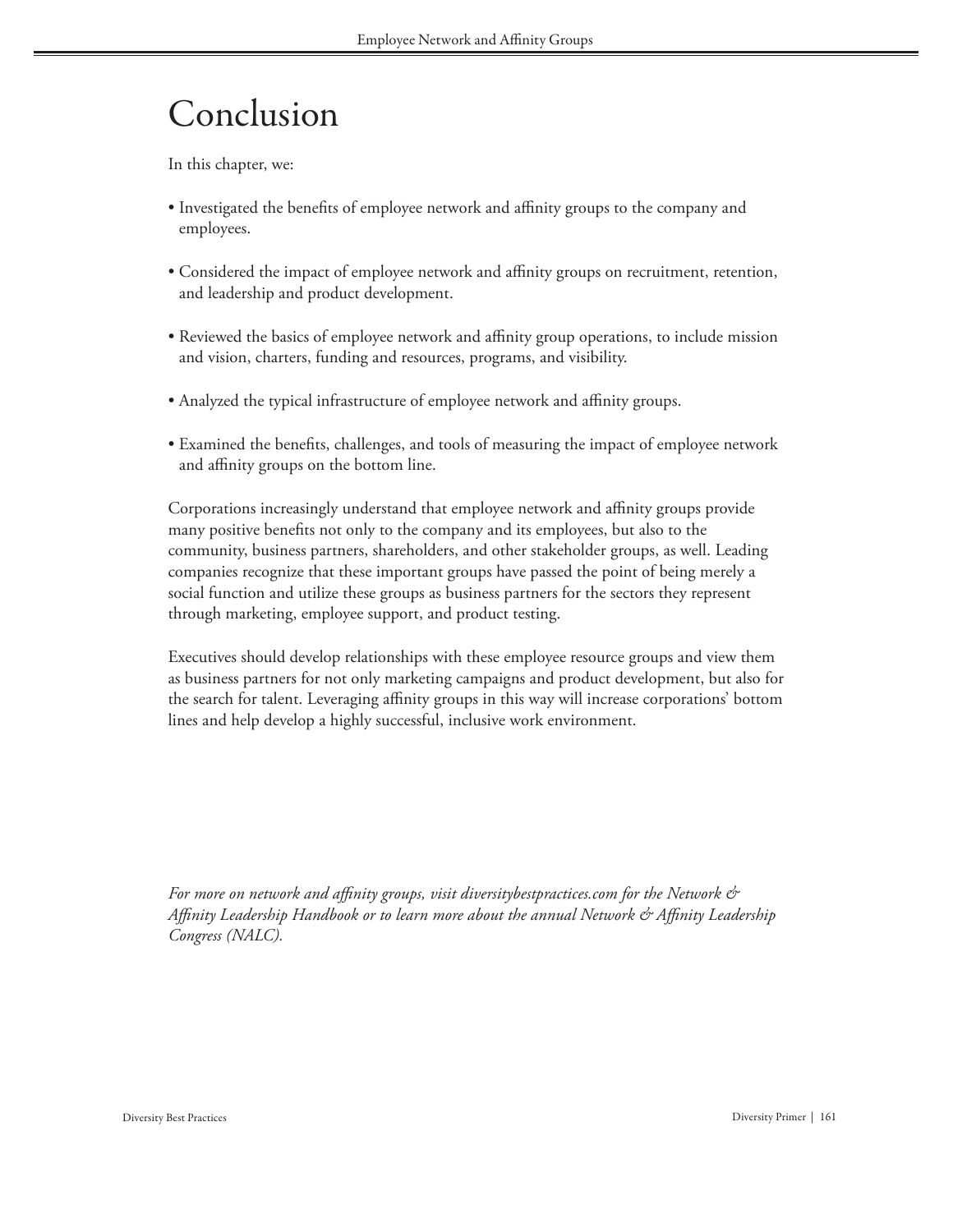## Corporate Examples

#### Abbott Laboratories

Employee networks play a vital role in building an inclusive culture at Abbott. By focusing on career development, mentoring, informal networking and work-life management, our networks expand opportunities for women and minorities to advance into leadership roles. Networks are sponsored by corporate officers, who help align the group's objectives with Abbott's business strategy. Nearly 8,000 U.S. employees participate in leadership networks. These include:

- LA VOICE Network (Hispanic/Latino),
- • Women Leaders in Action
- • Black Business Network
- • Asian Cultural Leadership Network
- PRIDE Network (gay/ lesbian)
- Part-Time Network

#### American Express

Employee networks sponsor programs that enhance professional and personal growth. Participants engage in educational activities, including job fairs and cultural events; act as liaisons to management and to the community; participate in outreach and volunteer programs; support employee recruitment and retention initiatives; and enhance marketing efforts in targeted communities. Participation in networks also offers employees a supportive environment in which to expand their skills and develop leadership capabilities.

- AHORA Hispanic Network
- SPIN Hispanic Network
- ASIA and EWEX Exchange Asian Employee Network
- BEN Black Employee Network
- CHAI Jewish Employee Network
- • DAN Disabilities Awareness Network
- • PRIDE Lesbian, Gay, Bisexual, Transgender Employee Network
- NAIP Native American Employee Network
- Nation Native American Employee Network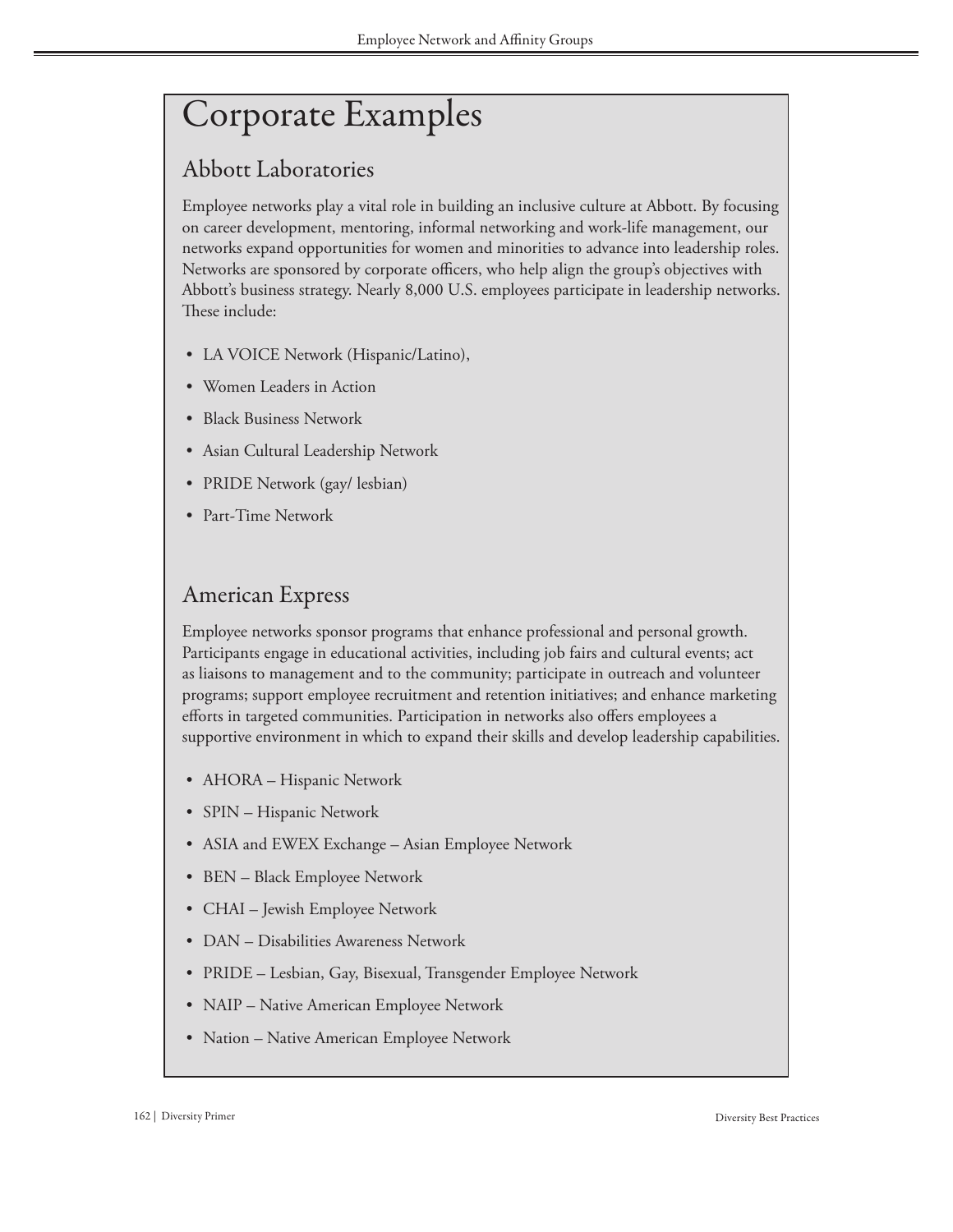- Passages Employees Over 40 Network
- SALT Christian Employee Network
- • WIN Women's Interest Network

#### Amgen, Inc.

Amgen embraces a culture of inclusion in many ways, including a strong commitment to equal opportunity and affirmative action as well as over 25 company sponsored affinity group and diversity council chapters that engage in expanding inclusion strategies, business acumen and career development opportunities for all Amgen staff. With the goals to engage, develop and retain staff, these groups provide mentoring and networking opportunities as well as develop and strengthen community partnerships with local and nationwide organizations. More than 2,500 staff members participate in affinity groups at Amgen, which currently include:

- Amgen Asian Association (AAA)
- • Amgen Black Employees Network (ABEN)
- Amgen DisAbled Employees Network (ABLE)
- Amgen Diversity Councils (ADC)
- Amgen International Network (AIN)
- • Amgen Indian Subcontinent Network (AISN)
- Amgen Latin Employees Network (ALEN)
- • Amgen Middle Eastern Employees Network (AMEEN)
- Amgen Network for Gay and Lesbian Employees (ANGLE)
- Amgen Women's Interactive Network (AWIN)
- Diversity Councils

#### Applied Materials

Applied Materials offers employees the opportunity to participate in affinity groups, which are voluntary, employee-driven groups organized around a particular shared interest or dimension. Affinity group members may have a common cultural history and perspective, yet, each affinity group takes a unique approach to addressing the specific needs of its membership. Each group works to create an open forum for idea exchange and to strengthen the linkage to and within diverse communities in support of Applied Materials' business objectives.

In addition to supporting the company and community as a whole, affinity groups provide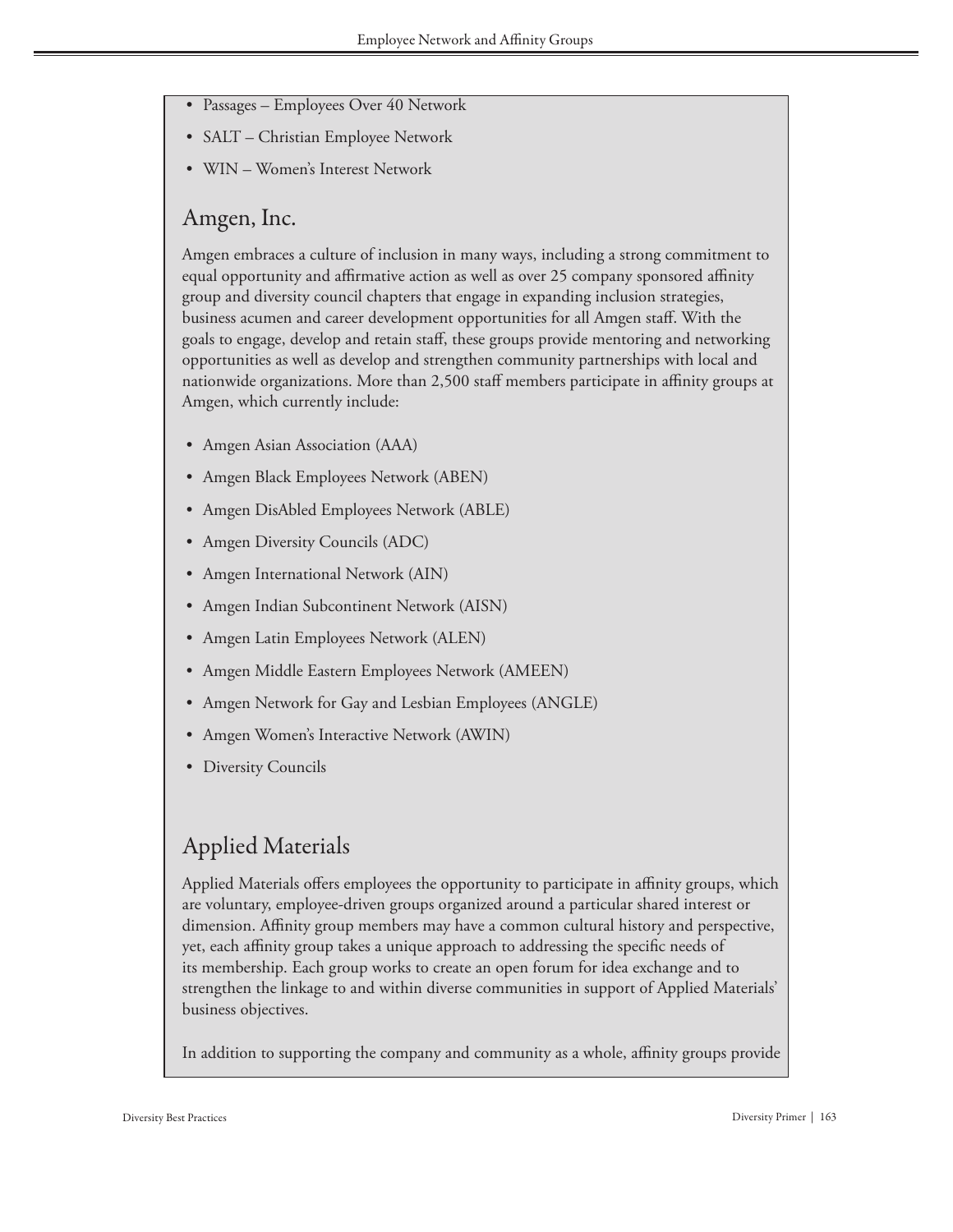services to their members that enhance individual effectiveness and job satisfaction through networking and professional development. All affinity groups are open to all employees at Applied Materials.

#### AT&T

AT&T has several Employee Resource Groups (ERGs) that are open to all employees and reflect the diversity of the company's employee base. AT&T's Employee Resource Groups support the company's commitment to diversity and inclusion through their efforts in the workplace, the marketplace, and the community. AT&T recognizes the value and goodwill that these groups can provide in furthering the company's goal, values and interests. Employee resource groups include representation for women, African-Americans, Asian-Americans, Hispanics/Latinos, Native Americans, GLBT, veterans and employees with disabilities.

- Women
- • African-Americans
- • Asian-Americans
- Hispanics/Latinos
- Native Americans
- • LEAGUE (GLBT)
- • Veterans
- • Employees with disabilities

#### Cisco Systems, Inc.

Cisco values and fosters diversity, development, and growth opportunities for staff through employee networks. These networks join employees to help reinforce the value of all aspects of each member's personality. Valuing the differences in each person increases individual and team performance, productivity, and satisfaction. Cisco believes that its employee networks are critical to an inclusive organizational culture.

- Women's Action Networks
- • Cisco Black Employee Network (CBEN)
- • Conexion, the Cisco Latino Network
- Gay Lesbian Bisexual Transgender (GLBT) and Advocates
- • Cisco Asian Affinity Network (CAAN)
- • Indians Connected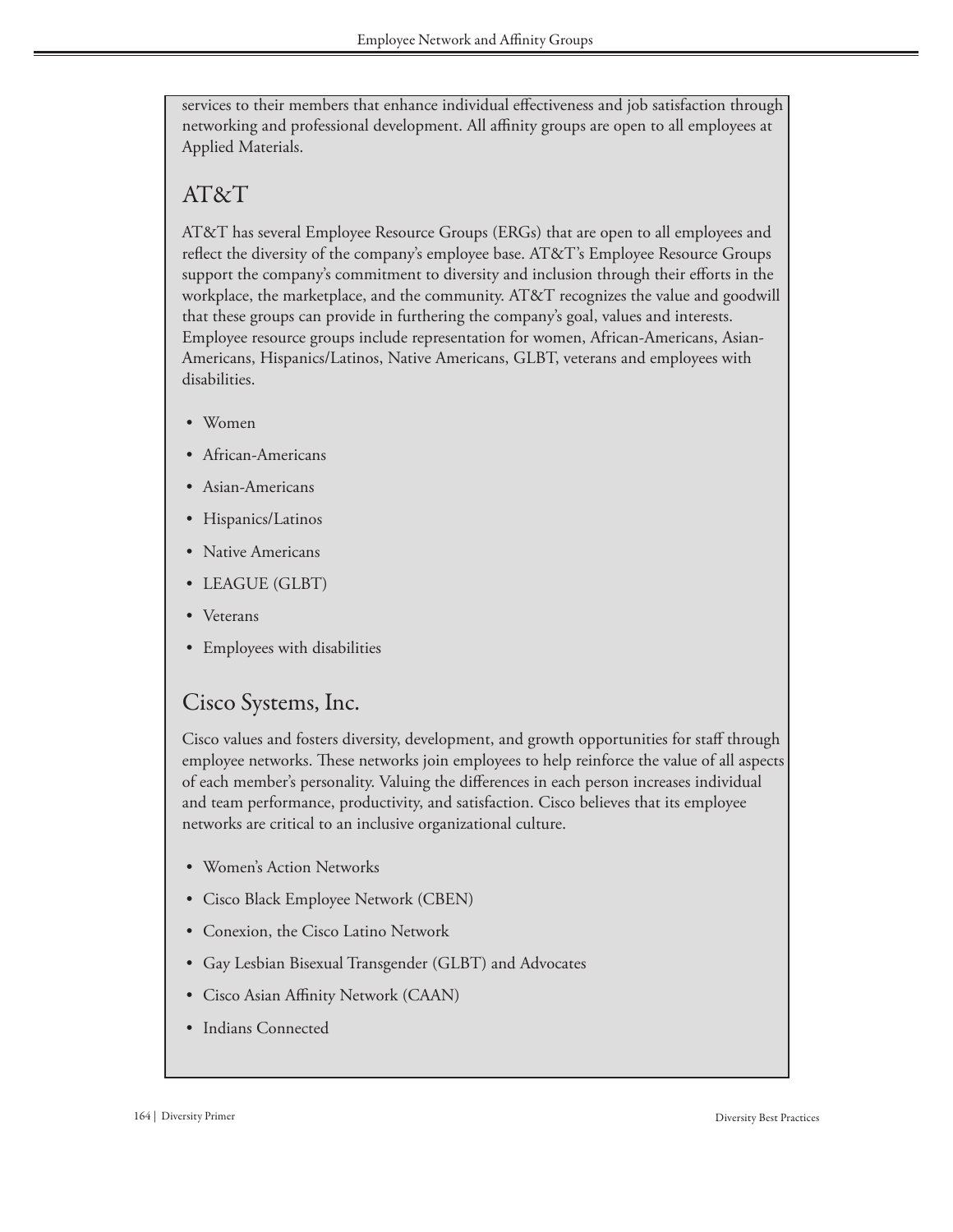#### Clorox Company

To help diverse employees connect with one another and collectively with the company, Clorox sponsors five employee resource groups: African American, Asian/Pacific, Hispanic, GLBT and Women. Each group is sponsored by a member of the Clorox Executive Committee and led by a vice president of the company.

- African American
- Asian/Pacific
- Hispanic
- GLBT
- • Women

#### Colgate-Palmolive Company

Colgate's commitment to diversity and inclusion includes employee network groups, community support, and support for local educational institutions. Colgate supports community groups and organizations, which promote the development and advancement of women and diverse groups in the workforce.

- Asian American Group (AAG)
- Asian Heritage Group (AHG)
- Black Action Committee (BAC)
- Diversity Councils
- Hispanic Action Network (HAN)
- • Women's Network

#### Dell, Inc.

Dell sponsors a community of networking groups formed by employees with common interests in areas such as ethnicity, gender, nationality, lifestyle, and sexual orientation. These groups offer Dell employees the opportunity to network with other employees from around the company, while providing encouragement and an enhanced sense of belonging through informal mentoring, professional and community events and access to personal and professional development and growth. Additionally, networking groups help foster a more inclusive work environment, improve communication among employees and enhance understanding of all employees about the value of diversity.

- • BRIDGE Building Relationships in Diverse Group Environments (African-American Networking Group)
- W.I.S.E. Women In Search of Excellence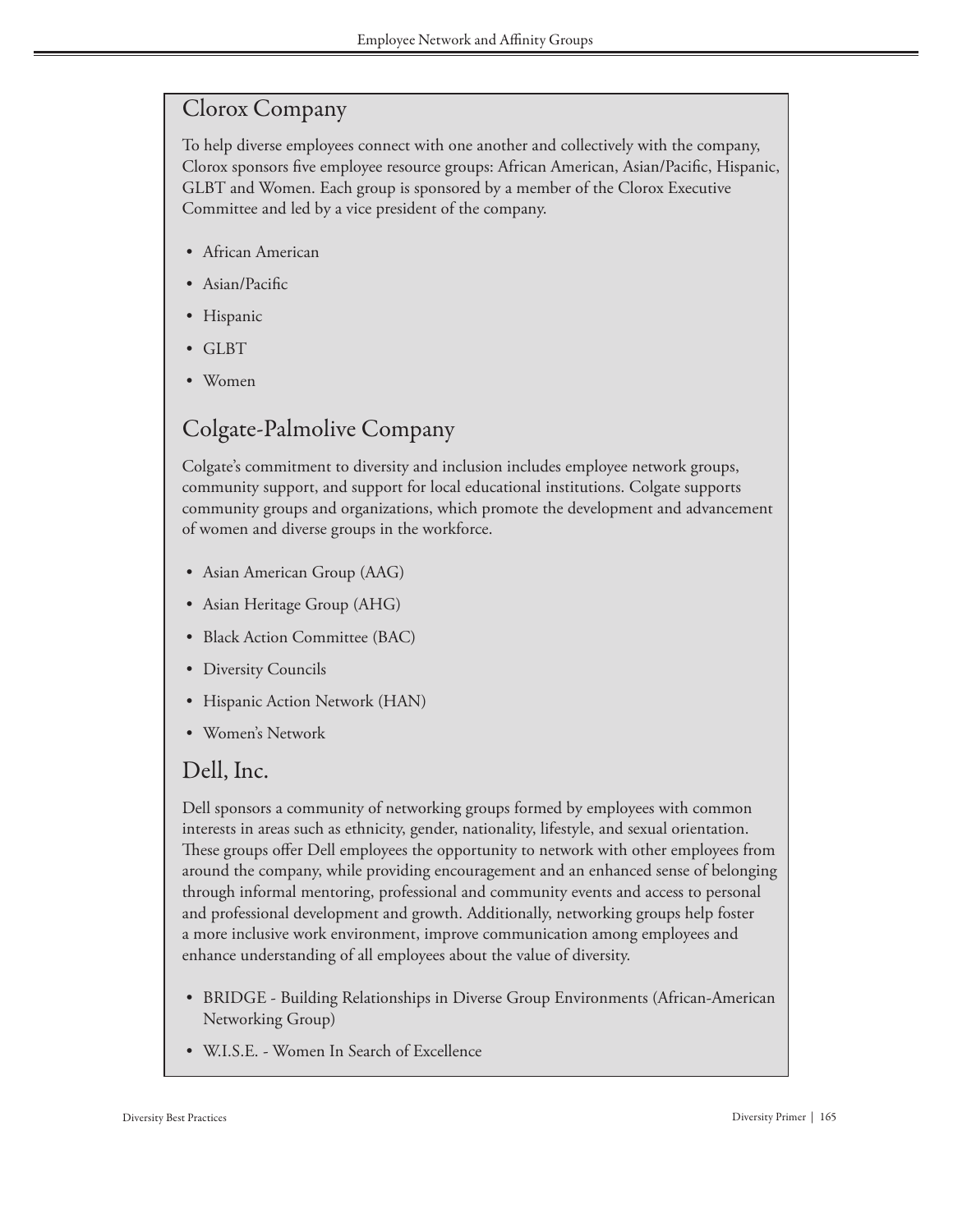- aDellante Hispanic Networking Group
- PRIDE Partnering for Respect of Individuality in the Dell Environment (A Gay, Lesbian, Bisexual, Transgender & Straight Alliance)
- A.I.M. Asians in Motion

#### Deloitte & Touche USA LLP

Programs sponsored by seven business resource groups and more than 80 local chapters last year encouraged our professionals to forge effective networks with colleagues inside and outside the organization. These events also helped us recruit top talent, win new business, and grow existing relationships.

- Asian BRG (ABRG)
- Black Employee Network (BEN)
- • Deloitte Parents' Network (DPN)
- • Gay, Lesbian, Bisexual, Transgender and Allies (GLOBE)
- Hispanic/Latino(a) Network (HNet)
- International BRG (IBRG)
- Women's Initiative (WIN)

 In many instances, the early efforts of local BRGs have begun to pay sustainable dividends. The effect can be seen on our bottom line in terms of the acquisition of new business and new talent.

#### McDonald's Corporation

Women's Leadership Network, Asian Employee Network, McDonald's African American Council, Hispanic Employee Network, Gays, Lesbians and Allies at McDonald's and others provide McDonald's employees with career development, advocacy, support, recruitment and retention assistance. These employee networks also help the company achieve its diversity vision by: improving process like performance feedback and employee development; recruitment and retaining excellent employees; maintaining a better connection with our diverse customer base.

- • Women's Leadership Network
- Asian Employee Network
- • McDonald's African American Council
- • Hispanic Employee Network
- • Gays, Lesbians and Allies at McDonald's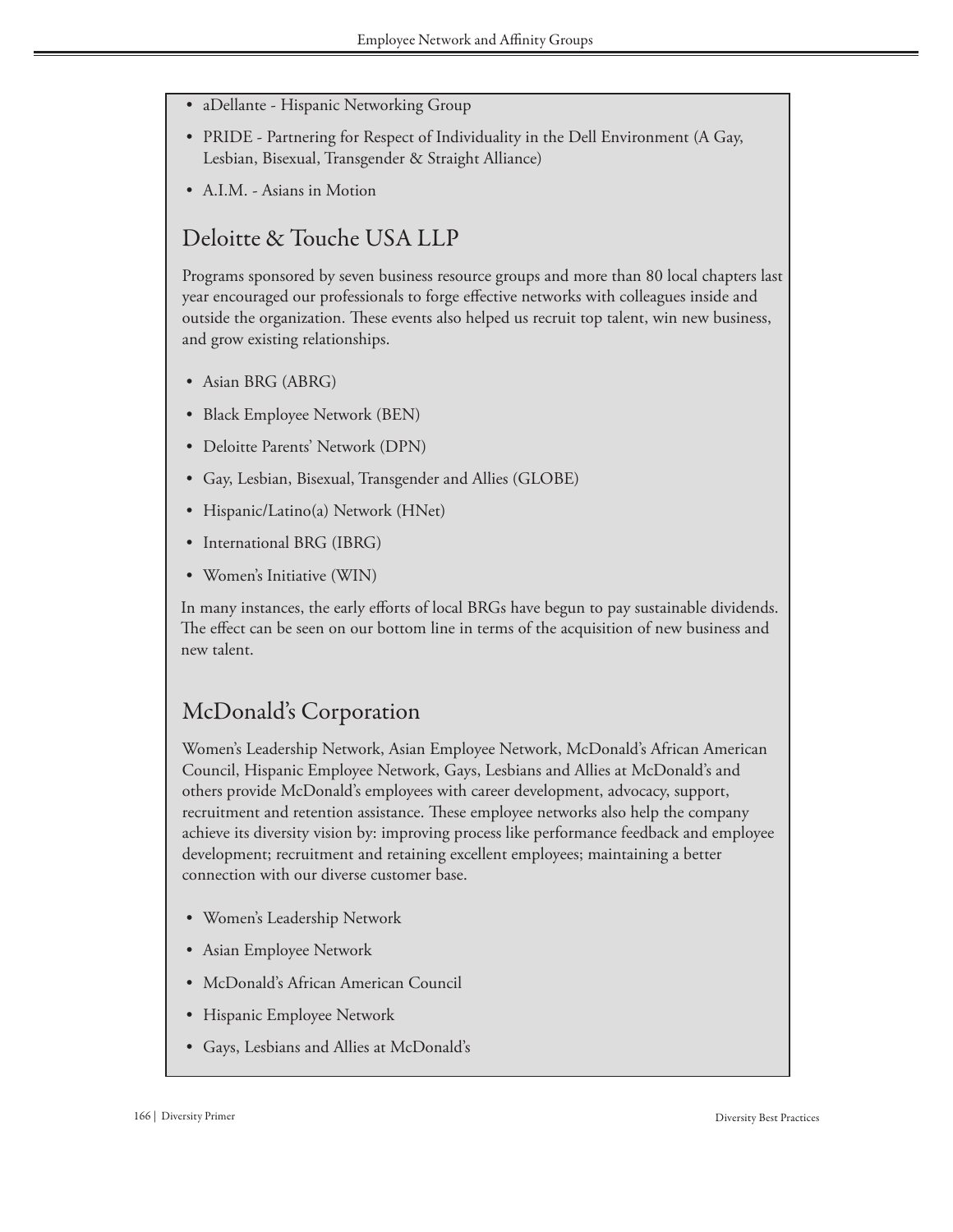#### The McGraw Hill Companies, Inc.

Through grassroots-driven Employee Resource Groups (ERGs) and business-focused Diversity Councils, we recognize and support diversity in the workplace. The Hispanic Heritage Network (HHN), Women's Initiative for Networking and Success (WINS), Black Employees at McGraw-Hill (BEAM), and the Gay, Lesbian, Bisexual and Transgender (GLBT) Employee Resource Group enable employees to connect and discuss a shared set of interests, experiences and perspectives.

ERGs have also been vital in fostering a mentoring culture throughout The McGraw-Hill Companies — the McGraw-Hill Mentoring Program was conceived of and piloted through WINS and HHN has recently launched a mentoring program focused on serving the needs of our Hispanic employees.

- Hispanic Heritage Network (HHN)
- Women's Initiative for Networking and Success (WINS)
- • Black Employees at McGraw-Hill (BEAM)
- • Gay, Lesbian, Bisexual and Transgender (GLBT)

#### Motorola

Motorola's diversity councils help integrate inclusion into its marketing, community involvement, recruitment and employee development initiatives. Led by senior executives and open to any Motorola employee, the councils sponsor inclusion events, collaborate with external inclusion organizations, raise awareness and mentor employees. Our councils include:

- Asian Business Council United States
- • Black Business Council United States
- • Gay, Lesbian, Bisexual and Transgender Business Council United States
- Latino Business Council United States
- People with Disabilities Business Council United States
- • Women's Business Council Canada, China, India, Japan, Korea, Malaysia, Singapore, United States and Europe, Middle East and Africa region
- State Diversity Councils (United States) Arizona, Florida
- • Country/Region Diversity Councils Columbia, Central America, Mexico, Peru, Puerto Rico, South Africa, Venezuela
- Business/Function Diversity Councils (Global) Home & Networks Mobility, Law, Enterprise Mobility, Technology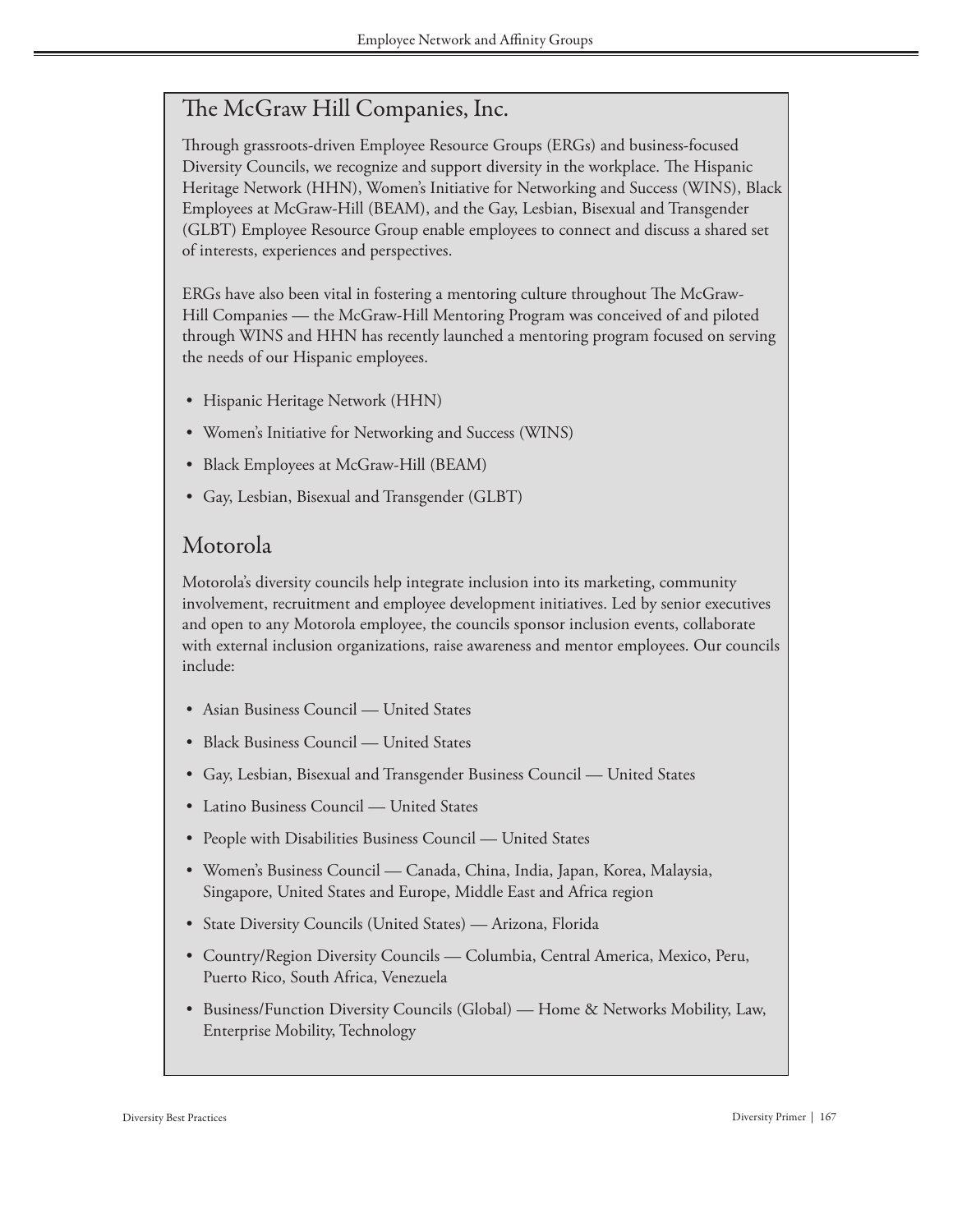#### State Farm Insurance Company

State Farm recognizes that employees have long met informally to network, mentor each other, develop professionally, and assist the Company in various ways. Our policy allows employee groups to meet more formally and seek recognition as State Farm Employee Resource Groups.

At State Farm, Employee Resource Groups are committed to serving as a resource in the areas of employee growth and development, recruitment, and retention to help us meet current and future needs for a more diverse customer base and employee workforce.

Any State Farm employee who supports the Group's business purpose is welcome to join and do not need to be a member of the demographic segment the group is formed around in order to participate.

We currently recognize Employee Resource Groups formed around the following demographic segments:

- African American/Black
- Asian
- • Gays/Lesbians/Bisexuals/Transgender
- • Hispanic/Latino/Latina
- Military/Public Service in Canada
- Men
- Parents/Families
- People with Disabilities
- • Women
- Young Adult

#### Sun Microsystems, Inc.

An Employee Resource Group is a network of Sun employees who share a common identity, characteristic, or set of interests. Employee Resource Groups exist for the betterment of Sun, engaging themselves in initiatives and activities which contribute towards Sun's success and which insure a work environment in which each candidate, employee, and customer is treated with respect, dignity, fairness, and cultural sensitivity.

The efforts of Sun's Employee Resource Groups complement Global Inclusion's focus areas of Attracting and Retaining diverse top talent and the Attraction and Retention of a diverse global customer base.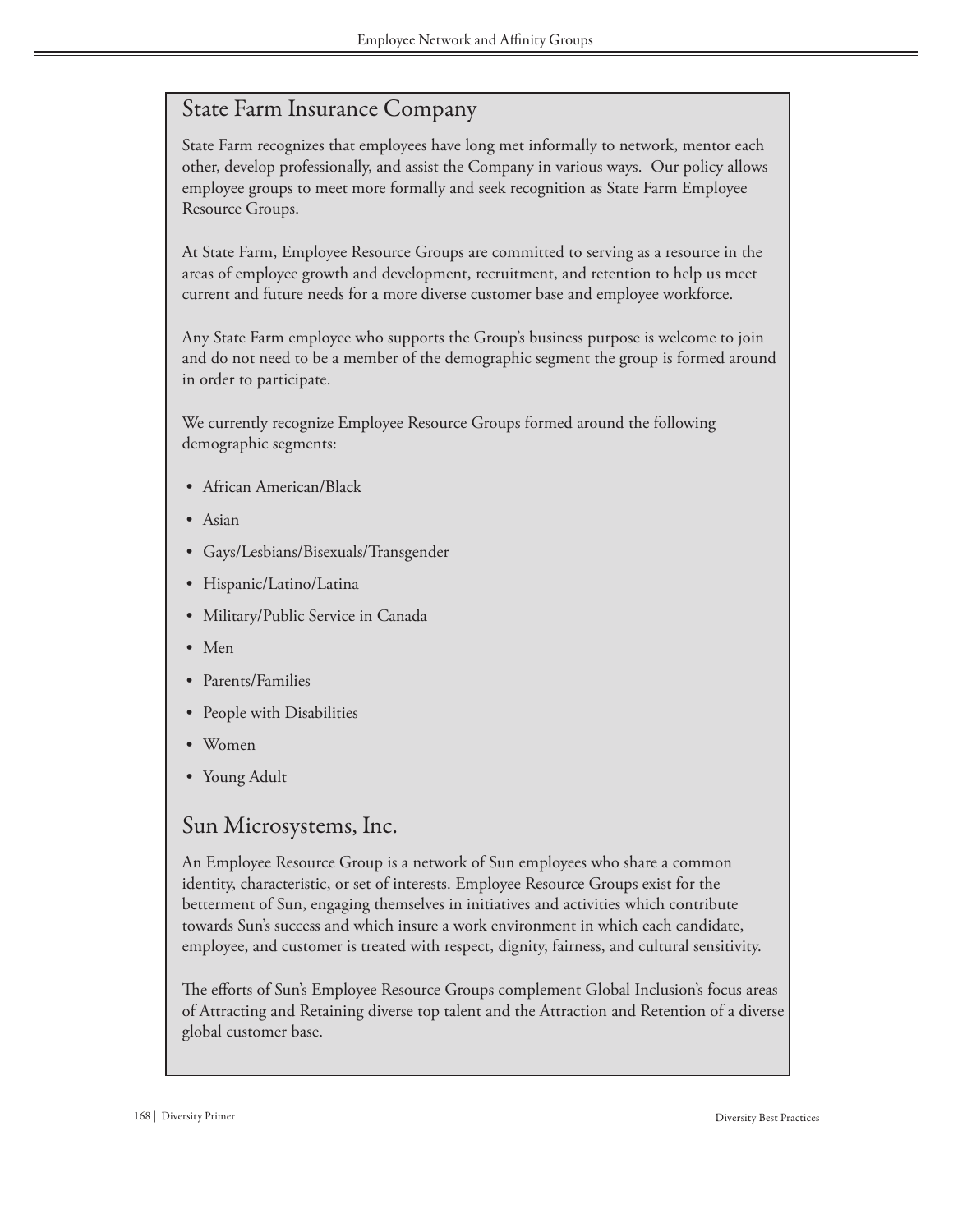Interested employees voluntarily subscribe to Employee Resource Groups through established online aliases. These aliases, open to all interested employees, provide members with opportunity to exchange information and ideas, network with those sharing similar interests, and plan sponsored activities.

Employee Resource Groups:

- • Asian American Diversity Network (AADN)
- • Black Employee Network (BEN)
- • Gays, Lesbians, and Friends (GLAF)
- Society of Latinos (SOL)
- SunWomen
- Legal Diversity Council
- Interns @ Sun
- • Global Inclusion Community

#### Walmart

The Associate Resource Groups are committed to advancing our business by leveraging the diversity of our associates to become and employer and retailer of choice in the communities we serve, and by providing advice on culturally appropriate products and advertising.

The Associate Resource Groups are open to all associates at the Corporate Office and they include:

- Asian Pacific Islander Associate Resource Group (API)
- Hispanic Latino Associate Resource Group (HLARG)
- Leading and Empowering Associates with Disabilities Associate Resource Group (LEAD)
- • Lesbian, Gay, Bisexual & Transgender Associate Resource Group (PRIDE)
- American Indian and Alaskan Native Associate Resource Group (Tribal Voices)
- African American Associate Resource Group (UNITY)
- • Women's Resource Council (WRC)

Currently, there are more than 2,000 associates participating in the Groups at our Corporate Office, and 30 corporate officers serve as executive sponsors by providing counsel, advice and support to members.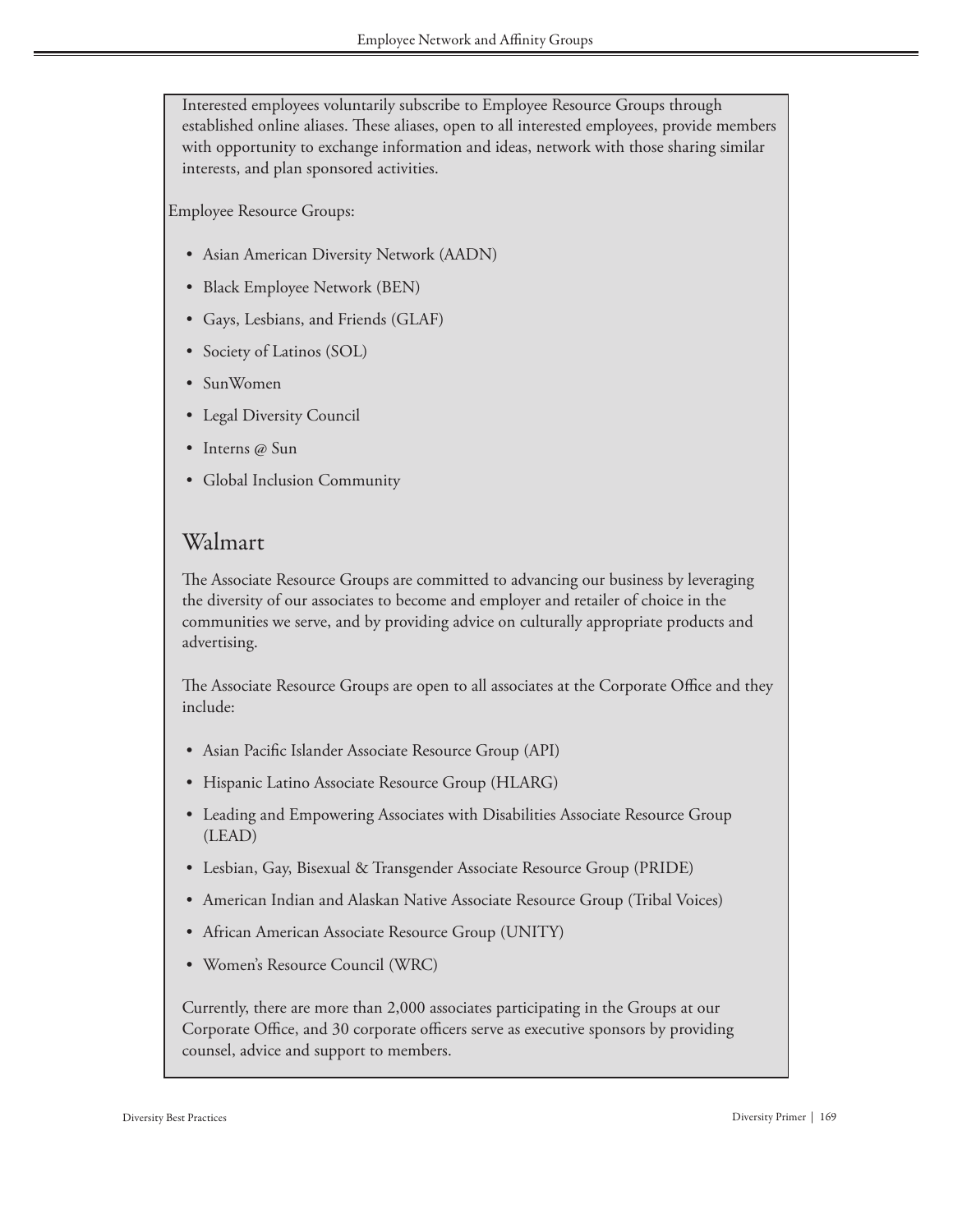Associate Resource Groups are making a difference in the way we do business by focusing on the following objectives:

- • Diversity best practices insight
- Business support
- Associate Development
- Community Involvement
- • Recruitment and retention

#### Weyerhaeuser Company

Diversity Business Networks are employee resource groups that create a sense of belonging for employees and assist with recruitment, retention, work climate, and a culture of diverse talent. Our current groups include:

- ACCESS
- • Community Overcoming Labels, Opening Minds & Reducing Stereotypes (COLORS/ GLBTQ)
- Generation Next (Gen Nex)
- Hispanic Opportunities for Leadership Achievement (HOLA)
- • Weyerhaeuser Black Employee Alliance (WBEA)
- Women in Action

#### Xerox Corporation

Independent employee caucus groups play an important role at Xerox, advocating selfdevelopment, openness, equal opportunity and inclusion for the entire Xerox community. Groups representing Women, Blacks, Hispanics, Asians, and Gay, Lesbian , Bisexual, and Transgender employees provide members with an avenue to improve society via their activities and success.

- • Black Women's Leadership Council (BWLC)
- • Gay, Lesbian, Bisexual, and Transgender Employees (Galaxe Pride at Work)
- Hispanic Association for Professional Advancement (HAPA)
- • National Black Employee Association (NBEA)
- The Women's Alliance (TWA)
- • Asians Coming Together (ACT)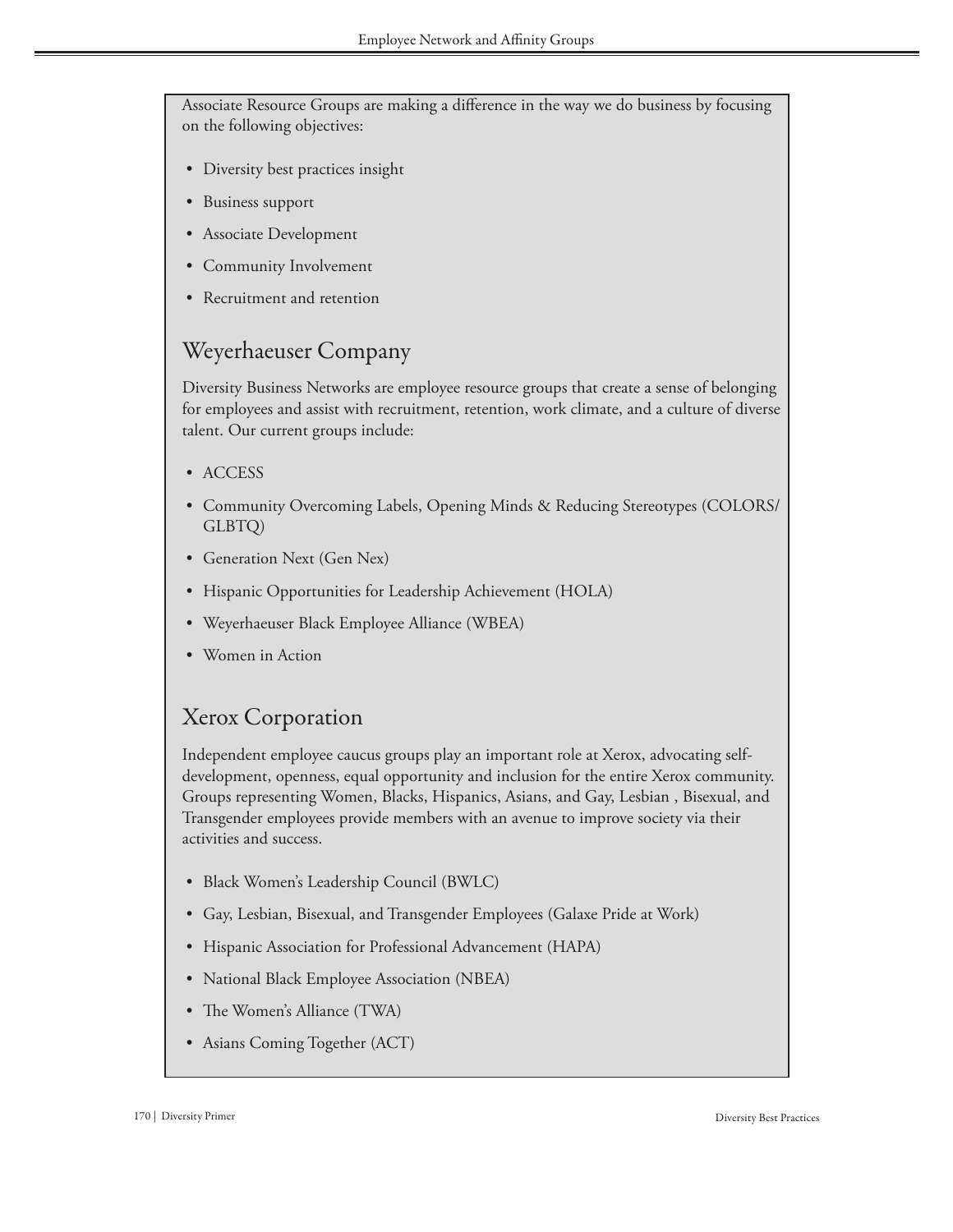### Case Study: ConAgra Foods

At ConAgra Foods, Employee Resource Networks (ERNs) are the key ingredient in the recipe for creating a diverse and inclusive culture. In just two years, ERN participation has grown from 200 members in four networks to more than 1,200 active participants in six networks across the United States. The catalyst for growth is the result of a 2007 strategic planning process which brought together a cross-functional team of employees to map out the company's first ever, comprehensive strategy for Diversity and Inclusion.

Using the new strategic plan as the foundation, there was clear opportunity for ConAgra to relaunch existing ERNs and expand the networks to align with the company's strategic objective to nourish its people in order to attract, retain, and engage its employee base. To enable the ERNs to impact the transition in culture, specially designed charters outline the opportunity to further advance company strategy and include initiatives to accelerate innovation in product development and human capital processes, build teams of external advocates for recruiting and community outreach, and develop members both personally and professionally. ConAgra Foods' current ERNs include the ConAgra Asian Network, ConAgra Black Employee Network, ConAgra Latino Network, Illuminations (Lesbian, Gay, Bisexual, Transgender, and Allies), Young Professionals Network, and the Women's Leadership Council (WLC).

#### Neighborhood Approach

A primary challenge of the ERN relaunch was to expand the benefits of the network to employees outside of the Omaha, Neb. headquarters location, while maintaining a consistent, operational structure. The concept was to charter each network as a single community made up of neighborhood locations. For example, WLC neighborhoods include Omaha, Naperville, Ill., Edina, Minn., Kennewick, Wash., and Field Sales. The WLC network lead is mentored by a senior executive on the CEO's leadership team and each neighborhood leader receives additional support from a network member at the vice president level. This neighborhood approach is very effective in connecting women across the organization, while meeting regional and functional needs. To facilitate the sharing and planning of events and monitor initiative progress, neighborhood leaders conduct monthly conference calls, manage a Microsoft SharePoint site on the employee intranet, and host development webinars.

#### Emerging Leaders

ERN members work together to provide unique insights to engage a diverse work force and create products to reach an ever-changing consumer base. Each year, they choose projects that tie directly to a business priority and are given the opportunity to report and present their results to senior leaders. As a result, the neighborhood and project lead roles are highly sought after by network members because of the skill development and visibility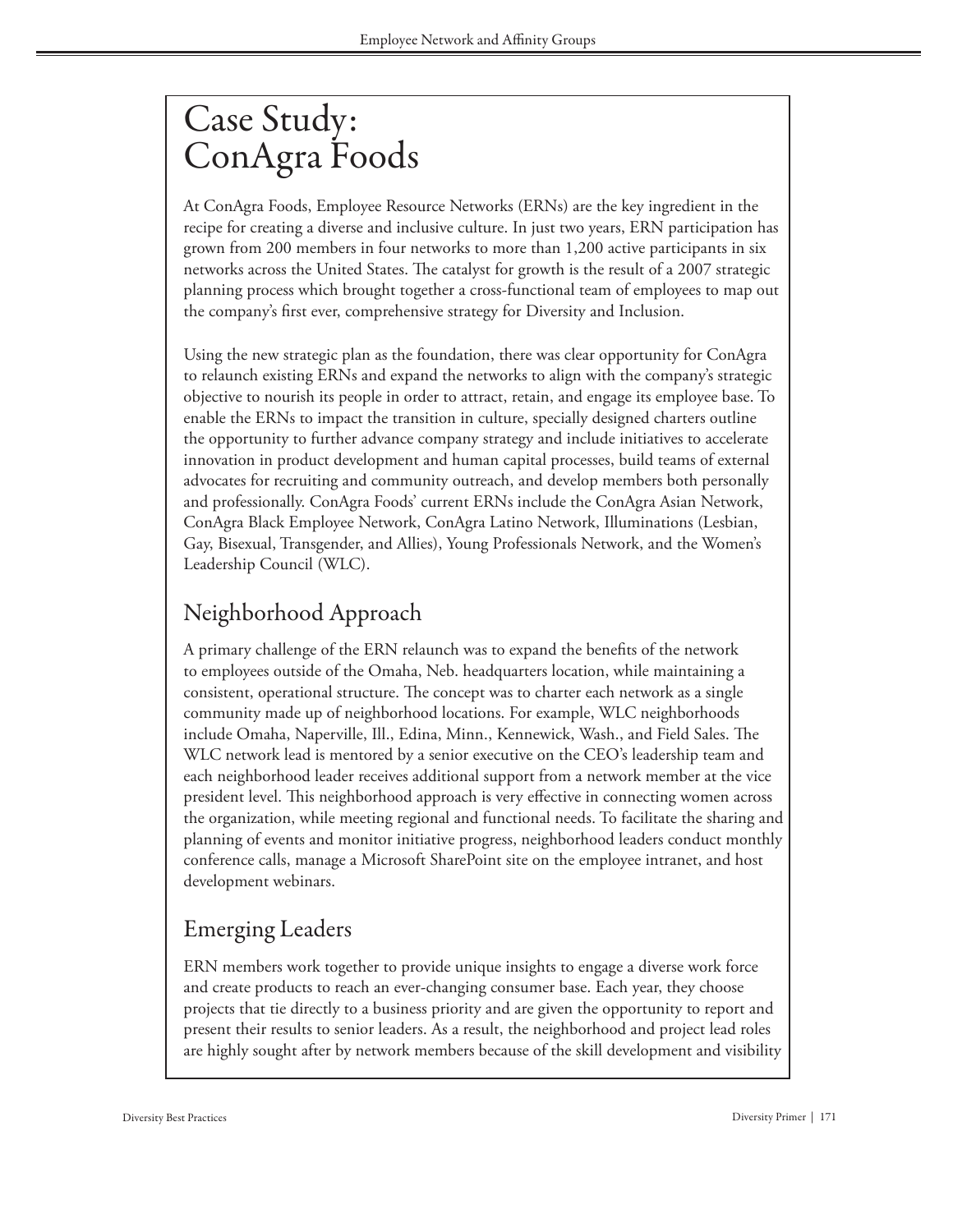opportunities. In addition, the network sponsor, executive vice president of Human Resources, and vice president of Diversity and Inclusion meet annually to discuss viable candidates for ERN leadership positions as a part of the talent management process. In 2009, to proactively develop employees who volunteer for and accept the ERN leadership challenge, the organization launched a full-day Leadership and Learning Lab as one of ConAgra Foods' signature leadership development programs.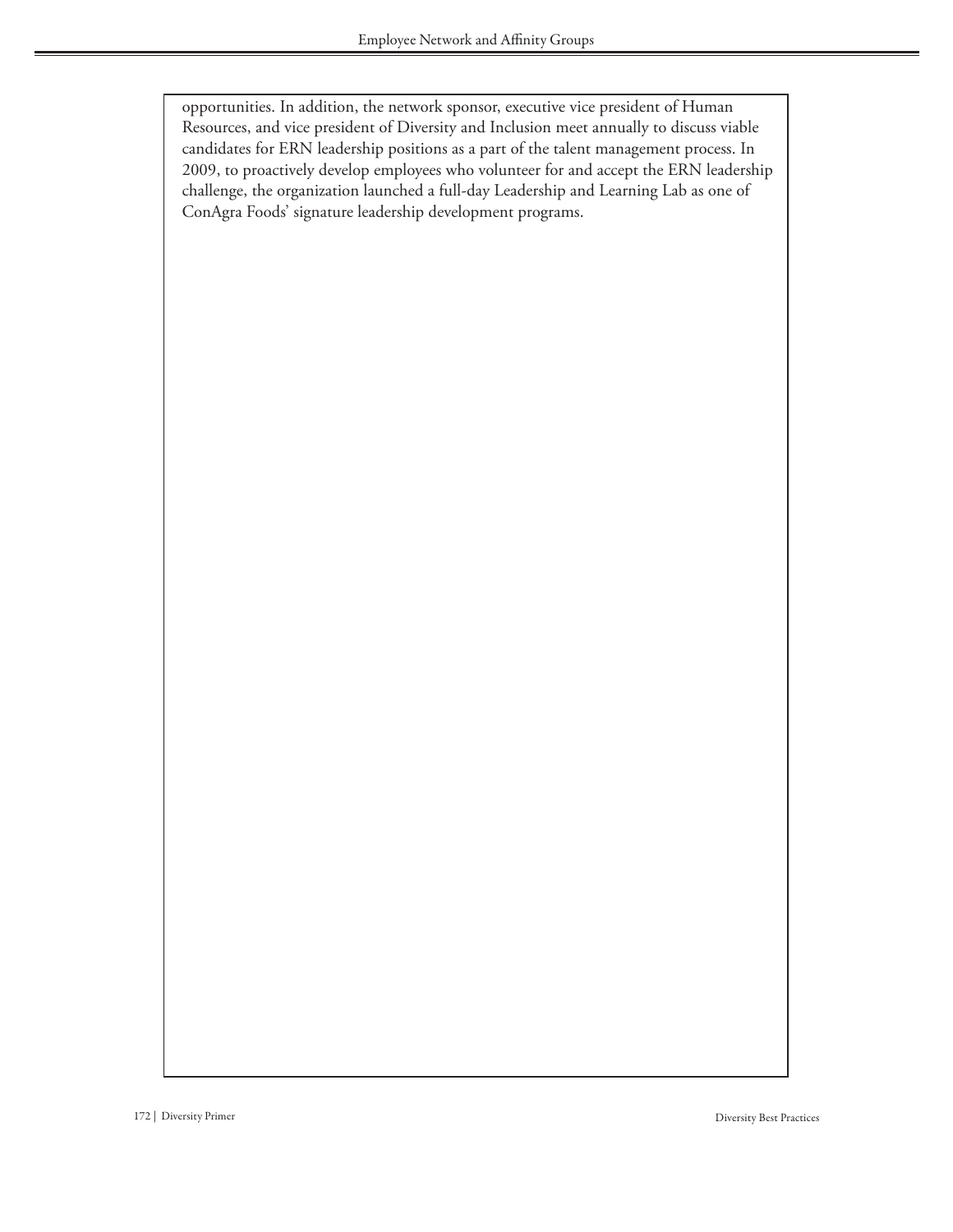### Case Study: Ernst & Young

As one of the Big Four auditors, Ernst & Young knows how to treat its global clients, catering to unique cultural needs and providing vast professional services. But with a diverse employee population of more than 130,000, catering to their needs and providing services can seem like a daunting task. In an effort to provide top-level support and service to employees and clients alike, Ernst & Young has discovered the value and importance of internal network and affinity groups.

Between 1995 and 2005, there was a 79 percent rise of minority employees at Ernst & Young. With that number continuing to increase, inclusion is a high priority. "Inclusiveness is embedded in our culture," said Petty Homan, an audit manager from Chicago. "We're very proactive in creating and supporting affinity groups," or People Resource Networks (PRN), as they are called at Ernst & Young.

At E&Y, PRNs are specifically designed to give members of minority groups a setting to connect with professionals with similar backgrounds, ask questions, exchange information, and share experiences. The largest PRNs are the ethnic groups: African American, Hispanic, and Asian Pacific Islander. These provide vast opportunities for local minorities to network with their peers and colleagues through activities with each other and the community. Ernst & Young encourages members to become involved with external organizations such as the National Association of Black Accountants, the Association of Latino Professional in Finance and Accounting, and the National Asian American Society of Accountants. This fosters personal and communal growth and development.

While the ethnic PRNs are the largest, they were not the first. bEYond was formed years ago as a network for lesbian, gay, bisexual and transgender people. Ernst & Young frequently ranks in the top ten lists for GLBT-friendly companies. The affinity group bEYond works to rid the organization of discrimination due to gender identity/expression. Its greatest success came when Ernst & Young was the first of the Big Four to score a 100% rating on the Human Rights Campaign equality index. bEYond has active chapters in almost all of the major cities in the U.S. and Canada.

Ernst & Young is also a pioneer for inclusion and rights of workers with disabilities. The PRN AccessAbilities raises awareness about disability issues in the workplace while providing guidance for those affected. AccessAbilities also holds frequent conference calls as a forum to discuss how the firm can improve its support of people with disabilities. The Abilities Champion Network strives to ensure that the message of disability-awareness is included in all communications, meetings, and events. Ernst & Young also offers a unique Network for Parents of Children with Special Health Care Needs that allows parents to connect with each other and with outside professionals for advice and support. Not only does this network hold confidential monthly calls, it also sponsors six condition-specific subgroups.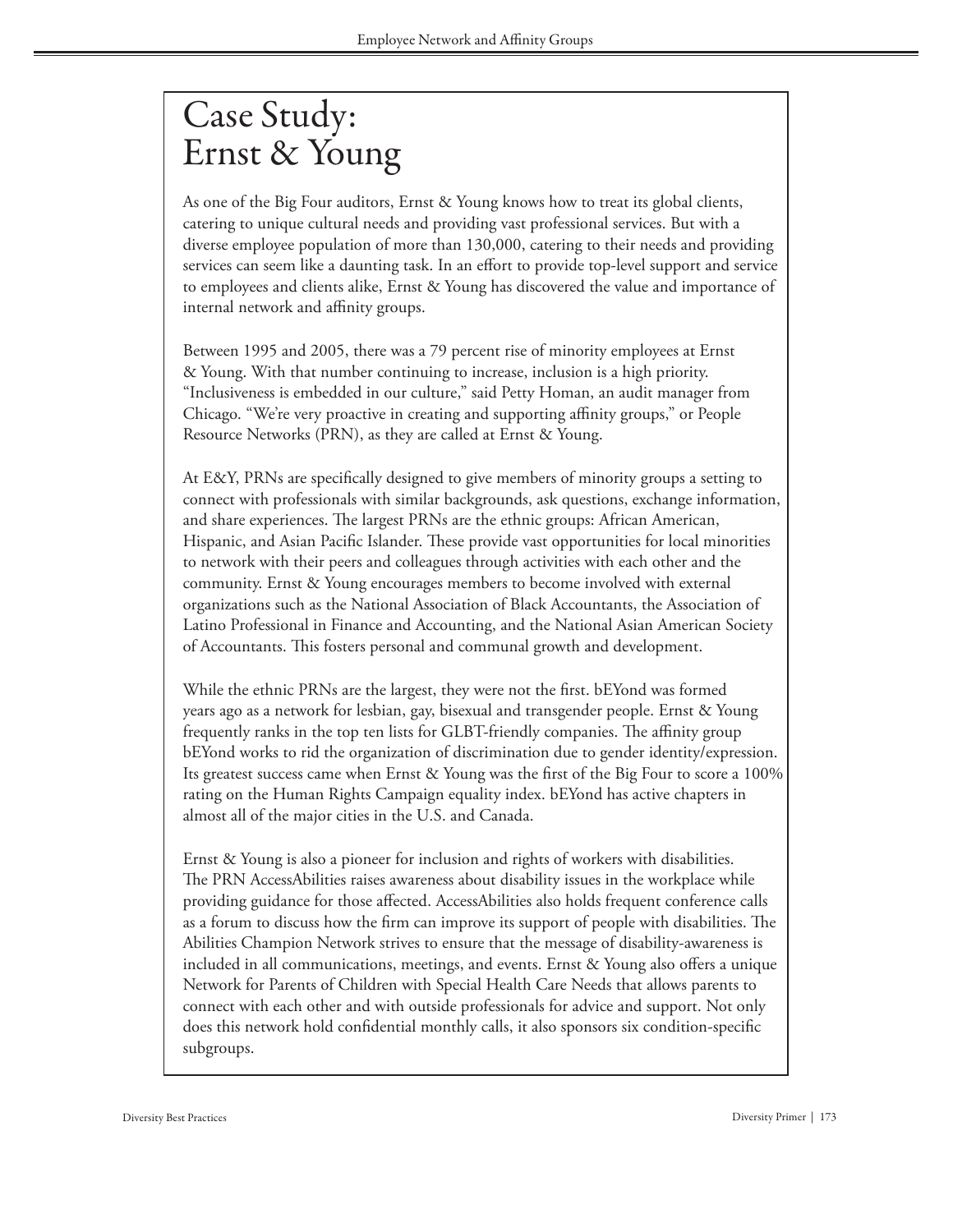Parents also have networks and PRNs within Ernst & Young. My JournEY was created over 10 years ago as a sponsor of programs and resources specifically for working parents, both men and women. More recently, it has organized and created the Working Moms Network, a support system that promotes connectivity, networking, and mentoring opportunities for all mothers. Almost 2,000 women and men participated in its launch conference call in 2006. Area groups meet quarterly to discuss topics, share best practices, and advise each other on being working parents. My JournEY also includes the Working Dads Network, a full lactation program, concierge services, and back-up child and adult care.

Beyond that, women at Ernst & Young have multiple resources for their growth and development. PLAN is a network that provides mentoring opportunities with Executive Board members. ACCESS connects women who are actively pursuing positions of partnership or leadership. Professional Women's Networks, and a variety of subnetworks, work internally and externally to raise the status of women in the business and auditing world.

Overall, employees at Ernst & Young feel valued and connected with the large presence of networks and affinity groups. These programs foster communication within a minority group while providing an excellent means for feedback to senior management about diversity strategies.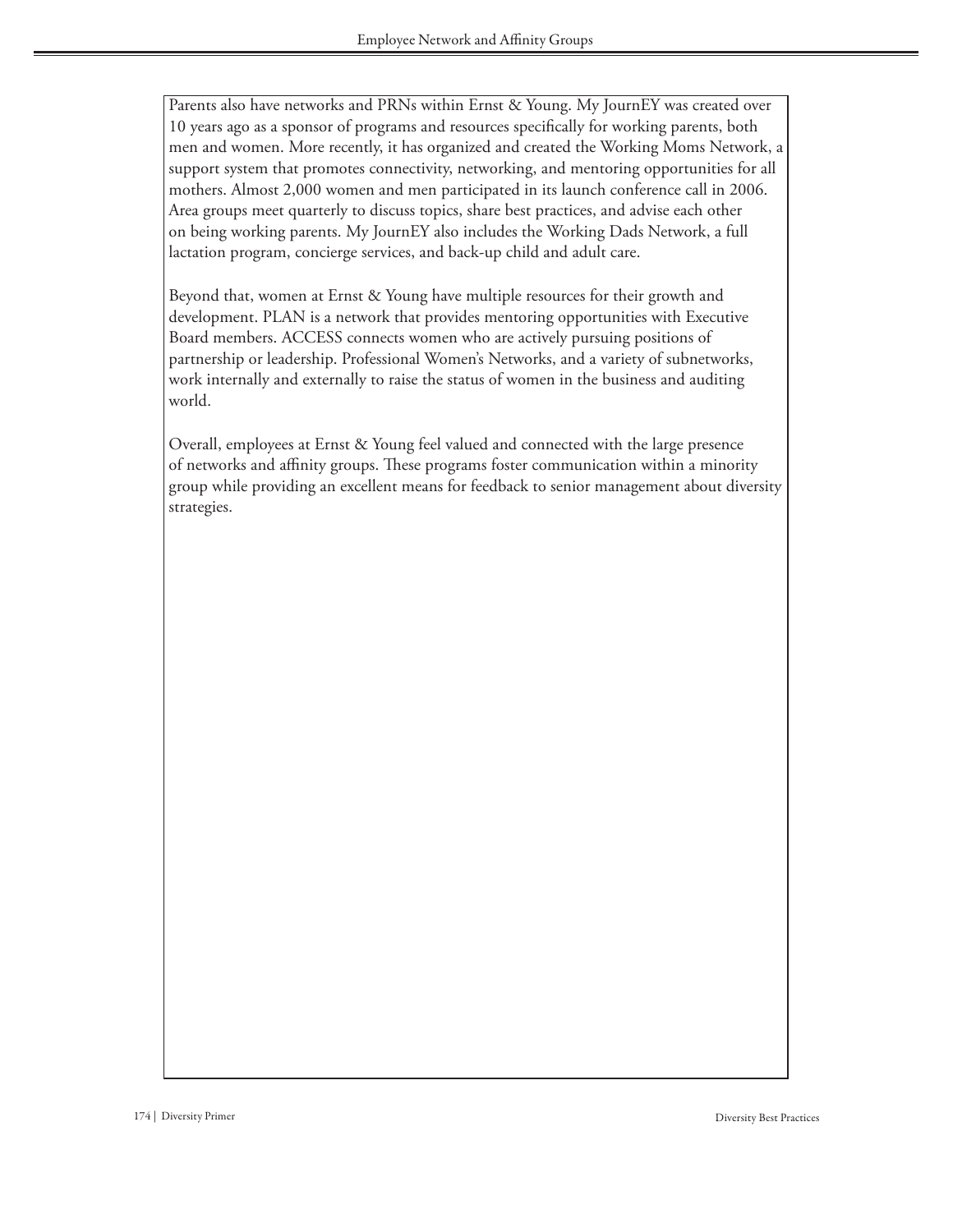### Case Study: General Electric

Ranked by Forbes as the world's largest company, General Electric began its diversity initiative as a U.S.-based program but has since grown it to encompass the company's global efforts. Deborah Elam, the company's chief diversity officer, shares that GE's diversity initiative is integral to the company's success. "No matter where we [General Electric] work or do business, we want to attract and retain the very best talent," she said.

As part of the company's diversity initiative, GE's employee network groups are critical to the company's diversity mission and aid it in attracting, retaining, and developing the best talent. General Electric operates six network groups: the African American Forum, the Women's Network, the Hispanic Forum, the Asian-Pacific Forum, the GLBT Forum, and the Native American Forum.

Each of the network groups offer mentoring, coaching, and networking opportunities and help to create opportunities that allow for interaction between the network group members and GE senior executives. The company reports that more than 20,000 women participate in the Women's Network programs.

Additionally, GE's African American Forum and Women's Network both have active chapters for employees based outside of the United States as offered many of the same programs abroad that it offers here.

The company's network groups began as volunteer, grassroots efforts and were primarily used as network and social opportunities for company employees. These groups now aid group members by helping them develop the attributes they will need to further their careers within the organization. The network groups also each follow four basic steps that are considered vital: develop your vision, get buy-in from senior executive leadership, appoint a national champion, and develop a business plan.

"At General Electric, our diversity initiatives are not just 'flavor of the month.' They are a part of every general manager's measurements. And our diverse workforce is really part of our culture and part of our success. It's who we are, it's constant," said Steve Canale, manager of recruiting and staffing services for General Electric.

Tamla Oates-Forney, program manager for GE's "Global Employer of Choice" initiative explained that each of the company's minority network groups aid the company in "assimilating cultures and recruiting, orientation, career development, promotion, retention and more." Forney noted that newly hired women and minorities at GE are put in touch with appropriate groups when they start and the groups pair them with mentors.

General Electric leaders from each of the company's different business offerings serve as advisors to the network groups, and CEO Jeffrey Immelt also shares in the experience.